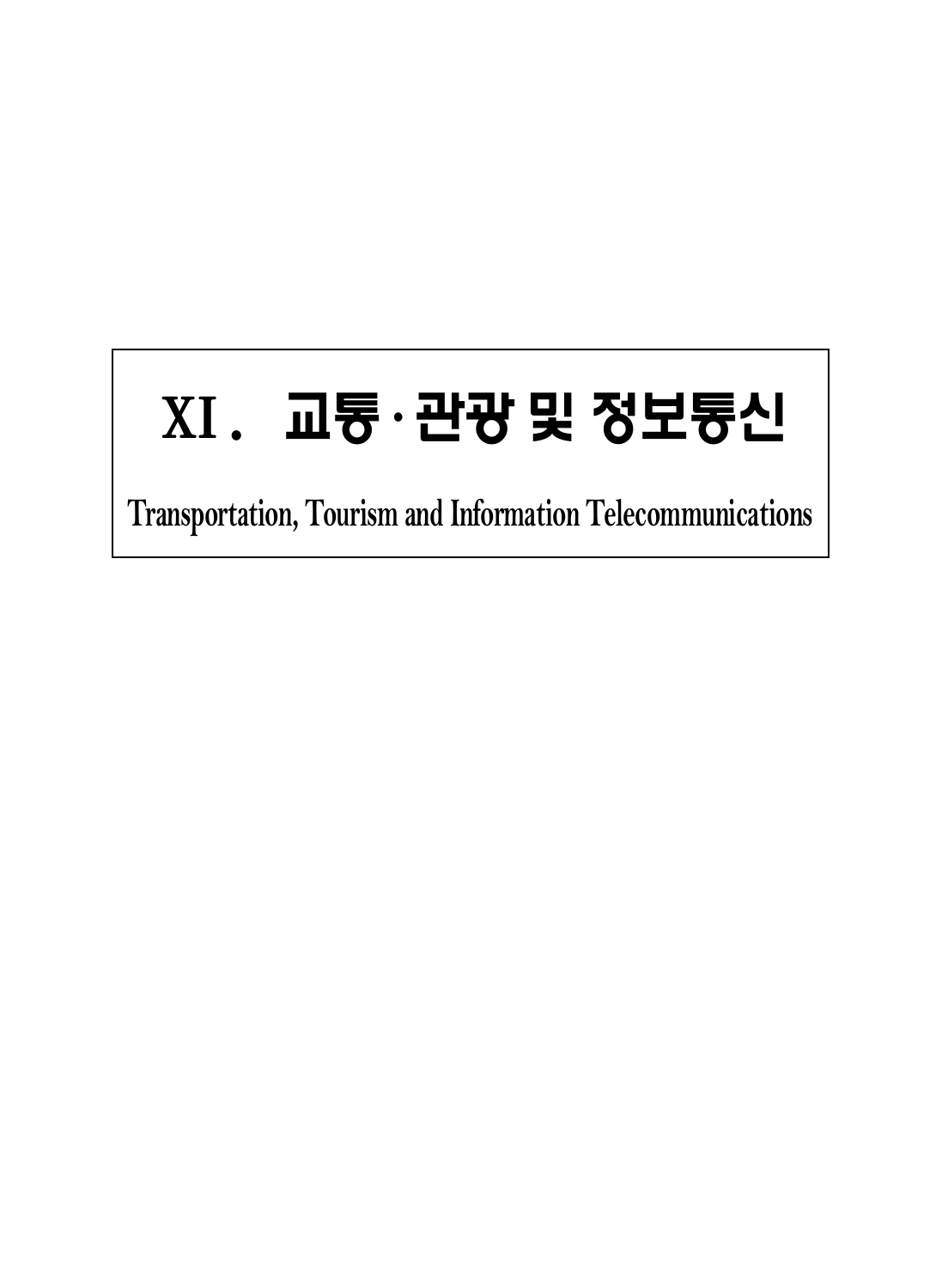#### **1. 자 동 차 등 록**

단위 : 대

|        |        | 총 계 Total <sup>1)</sup> |         |         |        | 승용차 Passenger car |         |         | 승합차 Bus |          |  |
|--------|--------|-------------------------|---------|---------|--------|-------------------|---------|---------|---------|----------|--|
| 연<br>별 | 계      | 관용                      | 자가용     | 영업용     | 계      | 관용                | 자가용     | 영업용     | 계       | 관용       |  |
|        |        |                         |         | Commer- |        |                   |         | Commer- |         |          |  |
|        | Total  | Official                | Private | cial    | Total  | Official          | Private | cial    | Total   | Official |  |
| 2004   | 19,704 | 167                     | 18,742  | 795     | 10,599 | 47                | 10,379  | 173     | 1,625   | 28       |  |
| 2005   | 20,623 | 171                     | 19,704  | 748     | 11,358 | 46                | 11,151  | 161     | 1,545   | 28       |  |
| 2006   | 21,713 | 174                     | 20,686  | 853     | 12,106 | 46                | 11,901  | 159     | 1,545   | 32       |  |
| 2007   | 23,448 | 182                     | 22,355  | 911     | 13,347 | 50                | 13,137  | 160     | 1,533   | 35       |  |
| 2008   | 24,110 | 191                     | 22,837  | 1,082   | 13,608 | 58                | 13,398  | 152     | 1,569   | 36       |  |
| 2009   | 24,877 | 203                     | 23,500  | 1,173   | 14,180 | 63                | 13,966  | 151     | 1,577   | 42       |  |
| 1월     | 24,256 | 194                     | 22,937  | 1,125   | 13,711 | 59                | 13,499  | 153     | 1,564   | 36       |  |
| 2월     | 24,327 | 198                     | 22,998  | 1,131   | 13,786 | 60                | 13,572  | 154     | 1,572   | 38       |  |
| 3월     | 24,493 | 202                     | 23,146  | 1,145   | 13,905 | 61                | 13,690  | 154     | 1,579   | 42       |  |
| 4월     | 24,716 | 198                     | 23,360  | 1,158   | 14,070 | 62                | 13,854  | 154     | 1,574   | 41       |  |
| 5월     | 24,746 | 195                     | 23,396  | 1,155   | 14,092 | 60                | 13,879  | 153     | 1,572   | 41       |  |
| 6월     | 24,853 | 203                     | 23,474  | 1,176   | 14,147 | 64                | 13,930  | 153     | 1,574   | 43       |  |
| 7월     | 24,951 | 209                     | 23,563  | 1,179   | 14,208 | 65                | 13,993  | 150     | 1,579   | 45       |  |
| 8월     | 25,032 | 209                     | 23,654  | 1,169   | 14,291 | 65                | 14,076  | 150     | 1,584   | 45       |  |
| 9월     | 25,107 | 209                     | 23,709  | 1,189   | 14,347 | 64                | 14,135  | 148     | 1,584   | 46       |  |
| 10월    | 25,221 | 205                     | 23,816  | 1,200   | 14,437 | 64                | 14,224  | 149     | 1,582   | 44       |  |
| 11월    | 25,313 | 208                     | 23,901  | 1,204   | 14,525 | 64                | 14,311  | 150     | 1,574   | 44       |  |
| 12월    | 25,504 | 206                     | 24,048  | 1,250   | 14,643 | 64                | 14,430  | 149     | 1,585   | 43       |  |

자료 : 지역경제과

주 : 1) 이륜차는 총계에 미포함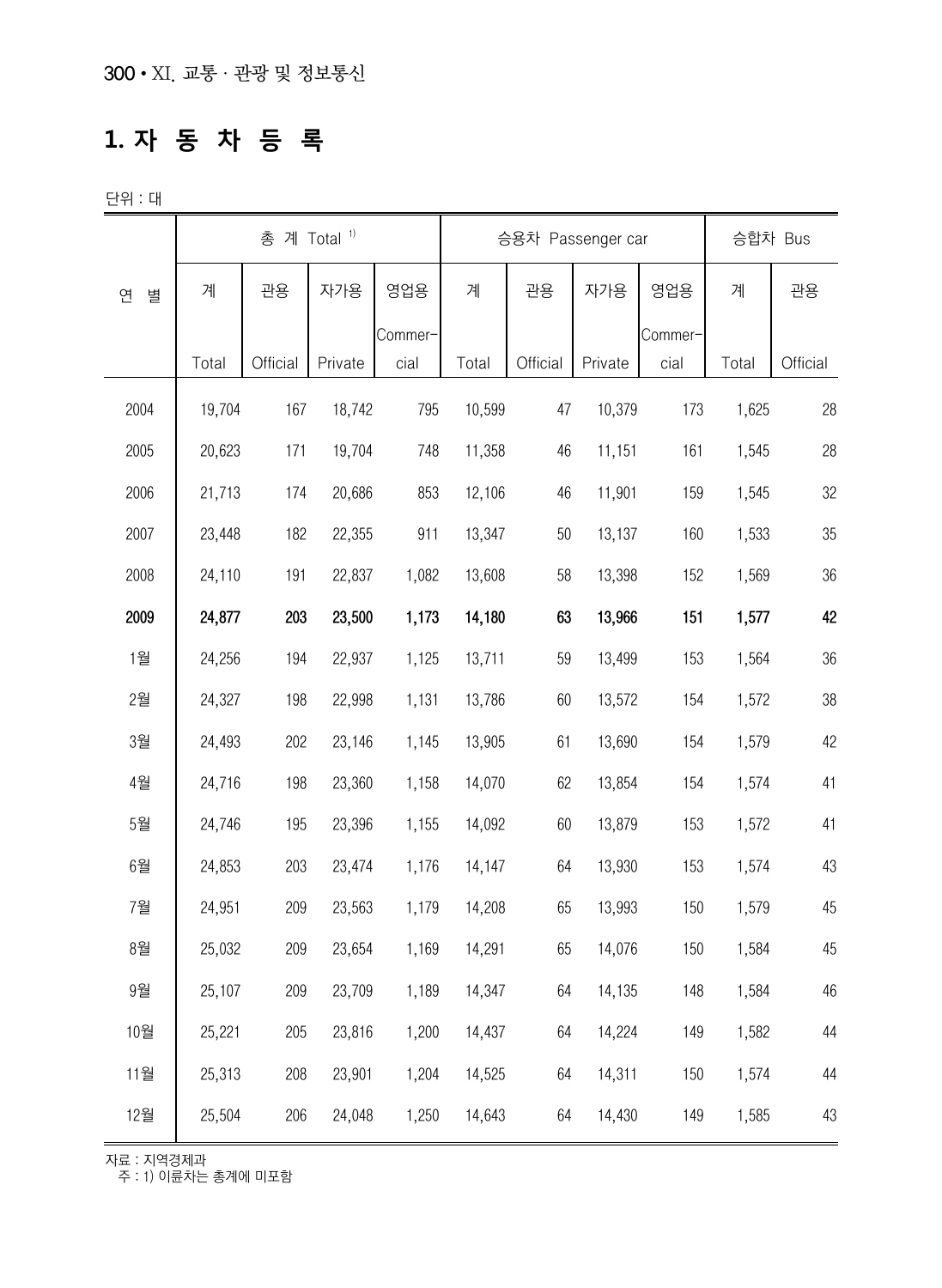## **Registered Motor Vehicles**

|         |        |       |    |                  |        |       |                  |                  |        | Unit: Each |                  |          |      |
|---------|--------|-------|----|------------------|--------|-------|------------------|------------------|--------|------------|------------------|----------|------|
|         |        |       |    | 화물차 Truck        |        |       |                  | 특수차 Special car  |        |            | 이륜차 Motor-Cycle  |          |      |
| 자가용     | 영업용    | 계     | 관용 | 자가용              | 영업용    | 계     | 관용               | 자가용              | 영업용    | 계          | 관용               | 자가용      | Year |
|         | Comme- |       |    |                  | Comme- |       |                  |                  | Comme- |            |                  |          |      |
| Private | rcial  | Total |    | Official Private | rcial  | Total |                  | Official Private | rcial  | Total      | Official Private |          |      |
| 1,515   | 82     | 7,323 | 84 | 6,814            | 425    | 157   | 8                | 34               | 115    | 3,877      |                  | 70 3,807 | 2004 |
| 1,437   | 80     | 7,560 | 88 | 7,073            | 399    | 160   | $\boldsymbol{9}$ | 43               | 108    | 3,827      |                  | 72 3,755 | 2005 |
| 1,433   | 80     | 7,868 | 85 | 7,295            | 488    | 194   | 11               | 57               | 126    | 3,765      | 57               | 3,708    | 2006 |
| 1,450   | 48     | 8,336 | 87 | 7,697            | 552    | 232   | 10               | 71               | 151    | 3,711      | 55               | 3,656    | 2007 |
| 1,484   | 49     | 8,640 | 87 | 7,853            | 700    | 293   | 10               | 102              | 181    | 3,813      | 56               | 3,757    | 2008 |
| 1,488   | 47     | 8,825 | 89 | 7,940            | 797    | 294   | 10               | 106              | 178    | 3,852      | 65               | 3,787    | 2009 |
| 1,480   | 48     | 8,684 | 89 | 7,852            | 743    | 297   | 10               | 106              | 181    | 3,813      | 56               | 3,757    | 1월   |
| 1,485   | 49     | 8,673 | 90 | 7,836            | 747    | 296   | 10               | 105              | 181    | 3,814      | 56               | 3,758    | 2월   |
| 1,489   | 48     | 8,716 | 89 | 7,863            | 764    | 293   | 10               | 104              | 179    | 3,823      | 56               | 3,767    | 3월   |
| 1,486   | 47     | 8,782 | 86 | 7,918            | 778    | 290   | $\boldsymbol{9}$ | 102              | 179    | 3,828      | 55               | 3,773    | 4월   |
| 1,484   | 47     | 8,790 | 85 | 7,928            | 777    | 292   | $\boldsymbol{9}$ | 105              | 178    | 3,839      | 70               | 3,769    | 5월   |
| 1,483   | 48     | 8,836 | 87 | 7,954            | 795    | 296   | $\boldsymbol{9}$ | 107              | 180    | 3,840      | 70               | 3,770    | 6월   |
| 1,486   | 48     | 8,871 | 90 | 7,975            | 806    | 293   | $\boldsymbol{9}$ | 109              | 175    | 3,843      | 70               | 3,773    | 7월   |
| 1,492   | 47     | 8,867 | 90 | 7,981            | 796    | 290   | $\boldsymbol{9}$ | 105              | 176    | 3,845      | 70               | 3,775    | 8월   |
| 1,492   | 46     | 8,885 | 90 | 7,977            | 818    | 291   | $\boldsymbol{9}$ | 105              | 177    | 3,845      |                  | 70 3,775 | 9월   |
| 1,493   | 45     | 8,906 | 88 | 7,991            | 827    | 296   | $\boldsymbol{9}$ | 108              | 179    | 3,916      |                  | 70 3,846 | 10월  |
| 1,484   | 46     | 8,920 | 89 | 7,998            | 833    | 294   | 11               | 108              | 175    | 3,913      |                  | 70 3,843 | 11월  |
| 1,496   | 46     | 8,973 | 89 | 8,010            | 874    | 303   | 10               | 112              | 181    | 3,908      |                  | 70 3,838 | 12월  |

Source : Construction & Disaster Division

Note : 1) Motor-cycle is not including in total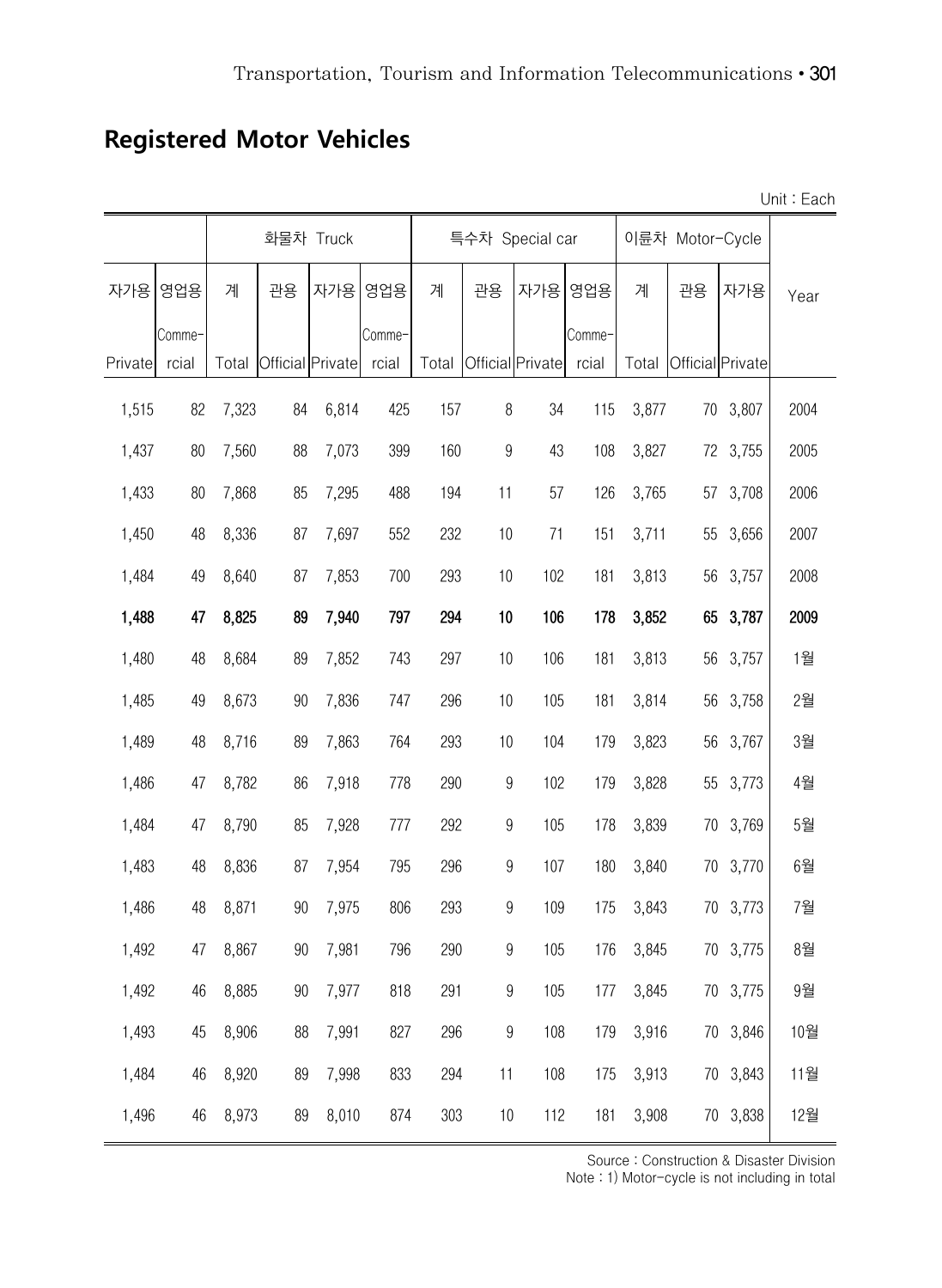## **2. 영업용 자동차 업종별 수송**

단위 : 여객/명, 화물/톤

|        | 여<br>객<br>Passenger |               |        |            |           |                        |       |            |       |                  |  |  |
|--------|---------------------|---------------|--------|------------|-----------|------------------------|-------|------------|-------|------------------|--|--|
|        | 계                   | Total         | 농어촌버스  |            |           | 시외버스<br>Intra city bus |       | 택시 Taxi    |       | 전세 Chartered car |  |  |
| 연<br>별 | 등록대수                | 수송인원          | 등록대수   | 수송인원       | 등록대수 수송인원 |                        | 등록대수  | 수송인원       | 등록대수  | 수송인원             |  |  |
|        | No.of               | No.of         | No.of  | No.of      | No.of     | No.of                  | No.of | No.of      | No.of | No.of            |  |  |
|        | cars                | passengers    | cars   | passengers | cars      | passengers             | cars  | passengers | cars  | passengers       |  |  |
| 2004   |                     | 244 1,267,100 | 34     | 431,200    |           |                        | 170   | 596,000    | 40    | 239,900          |  |  |
| 2005   |                     | 236 1,182,000 | 34     | 401,200    |           |                        | 162   | 557,000    | 40    | 223,800          |  |  |
| 2006   | 192                 | 919,000       | $30\,$ | 380,000    |           |                        | 162   | 539,000    | 12    | 65,400           |  |  |
| 2007   | 204                 | 983,350       | $30\,$ | 375,000    |           |                        | 162   | 546,000    | 12    | 62,350           |  |  |
| 2008   | 203                 | 965,320       | $30\,$ | 372,000    |           |                        | 162   | 541,000    | 11    | 52,320           |  |  |
| 2009   | 182                 | 898,100       | $30\,$ | 368,000    |           |                        | 141   | 480,000    | 11    | 50,100           |  |  |

자료 : 지역경제과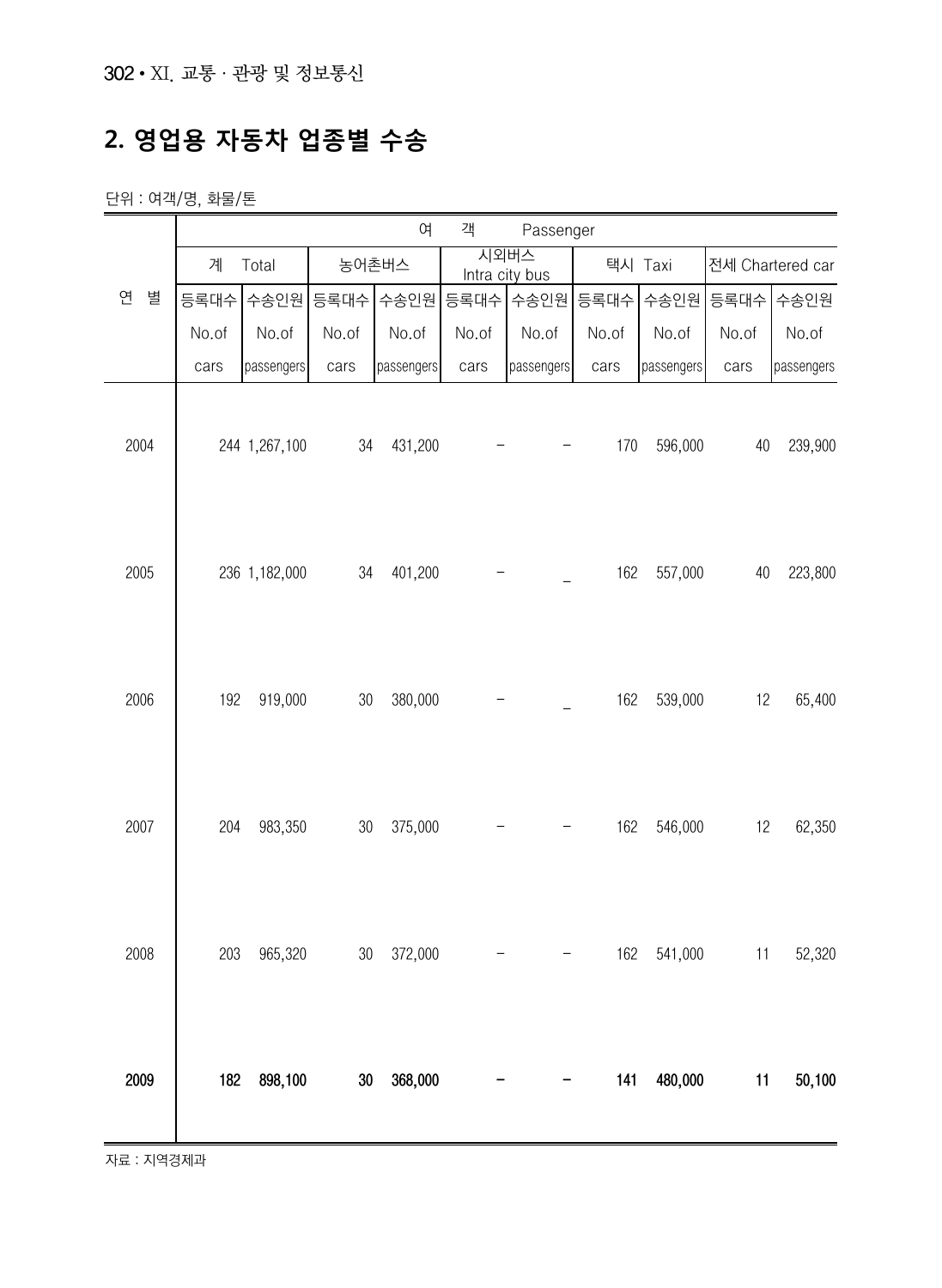#### **Transportation of Commercial Motor vehicles, by Type of Business**

|       |            |         | 화<br>물           | Freight |                     |       |                   |      |
|-------|------------|---------|------------------|---------|---------------------|-------|-------------------|------|
| 계     | Total      |         | 일반 General cargo |         | 개별 Individual cargo |       | 용달 Delivery cargo |      |
| 등록대수  | 수송량        | 등록대수    | 수송량              | 등록대수    | 수송량                 | 등록대수  | 수송량               | Year |
| No.of | No.of      | No.of   | No.of            | No.of   | No.of               | No.of | No.of             |      |
| cars  | passengers | cars    | passengers       | cars    | passengers          | cars  | passengers        |      |
| 236   | 105,320    |         |                  |         |                     | 236   | 105,320           | 2004 |
| 507   | 226,200    |         |                  |         |                     | 507   | 226,200           | 2005 |
| 488   | 206,240    |         |                  |         |                     | 488   | 206,240           | 2006 |
|       |            | 617     | 180,000          | 39      | 8,550               | 53    | 9,860             | 2007 |
| 700   | 197,880    | 615     | 182,000          | 41      | 8,210               | 44    | 7,620             | 2008 |
| 792   | 209,464    | $700\,$ | 194,000          | 48      | 8,314               | 44    | 7,150             | 2009 |

Unit : Passenger/Persons, Freight/ton

Source : Construction & Disaster Division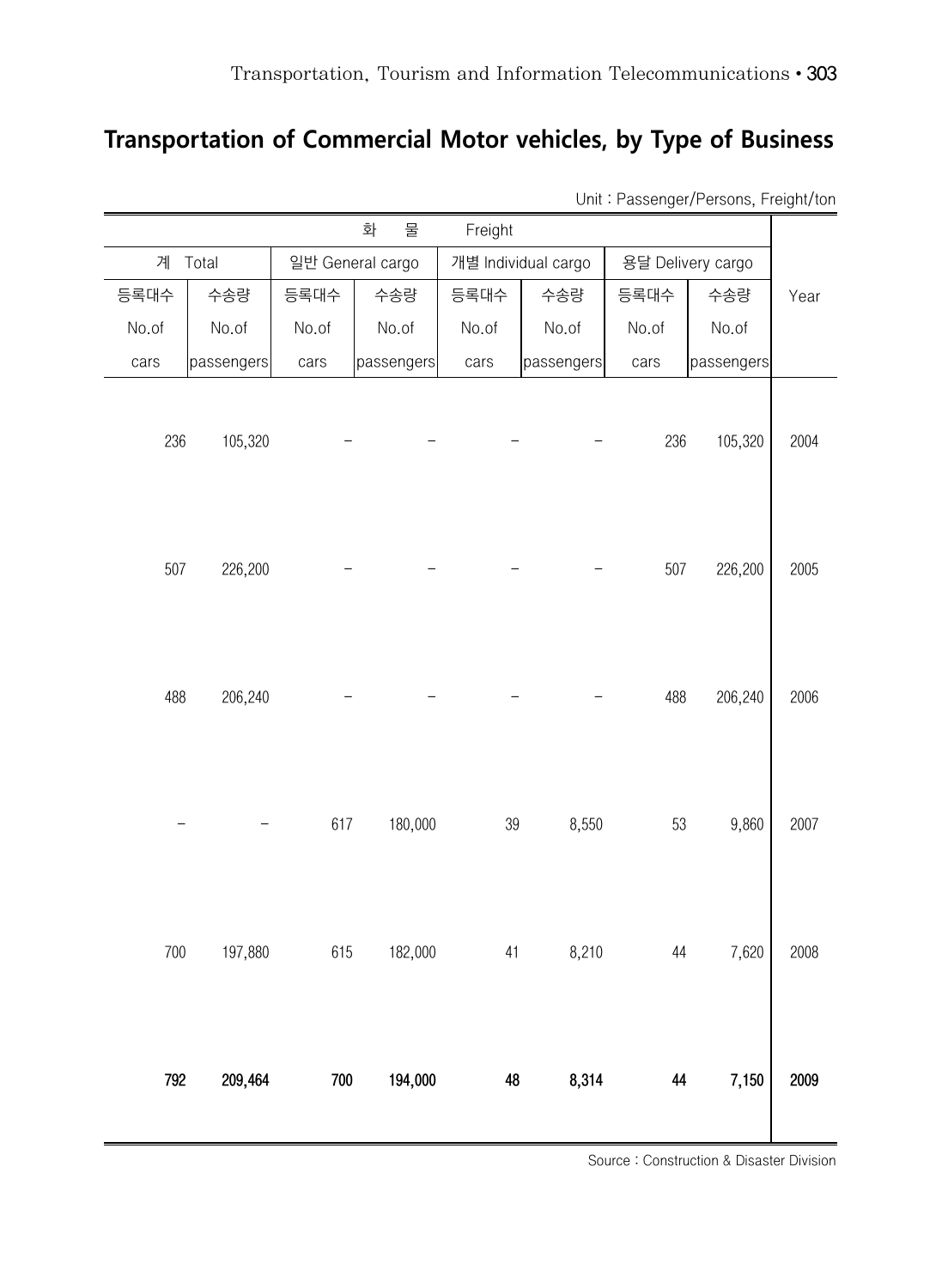## **3. 주 차 장**

|        |                  |                |              | 노상 Street parking |                |             |
|--------|------------------|----------------|--------------|-------------------|----------------|-------------|
| 연<br>별 | 합계 Total         |                | 민 영          | Private           | 공 영            | Public      |
| 읍면별    | 개소<br>Number     | 면수<br>Space    | 개소<br>Number | 면수<br>Space       | 개소<br>Number   | 면수<br>Space |
| 2004   | 635              | 10,666         | 15           | 900               |                |             |
| 2005   | 770              | 19,479         | 15           | 900               |                |             |
| 2006   | 944              | 23,593         | 15           | 900               |                |             |
| 2007   | 1,163            | 23,142         |              |                   | 16             | 940         |
| 2008   | 167              | 2,140          |              |                   |                |             |
| 2009   | 881              | 19,426         |              |                   | 15             | 900         |
| 영암읍    | 137              | 1,709          |              |                   | $\overline{7}$ | 331         |
| 삼호읍    | 657              | 15,616         |              |                   | $\mathbf{1}$   | 13          |
| 덕진면    | $\boldsymbol{7}$ | 12             |              |                   |                |             |
| 금정면    | $\boldsymbol{6}$ | 25             |              |                   |                |             |
| 신북면    | 10               | 228            |              |                   | $\mathbf{2}$   | 150         |
| 시종면    | 10               | 382            |              |                   | $\overline{c}$ | 215         |
| 도포면    | $\overline{4}$   | 19             |              |                   | $\mathbf{1}$   | 16          |
| 군서면    | 25               | 992            |              |                   | 1              | 85          |
| 서호면    | $\sqrt{4}$       | 18             |              |                   |                |             |
| 학산면    | 19               | 423            |              |                   | 1              | 90          |
| 미암면    | $\overline{c}$   | $\overline{c}$ |              |                   |                |             |

.<br>자료 : 지역경제과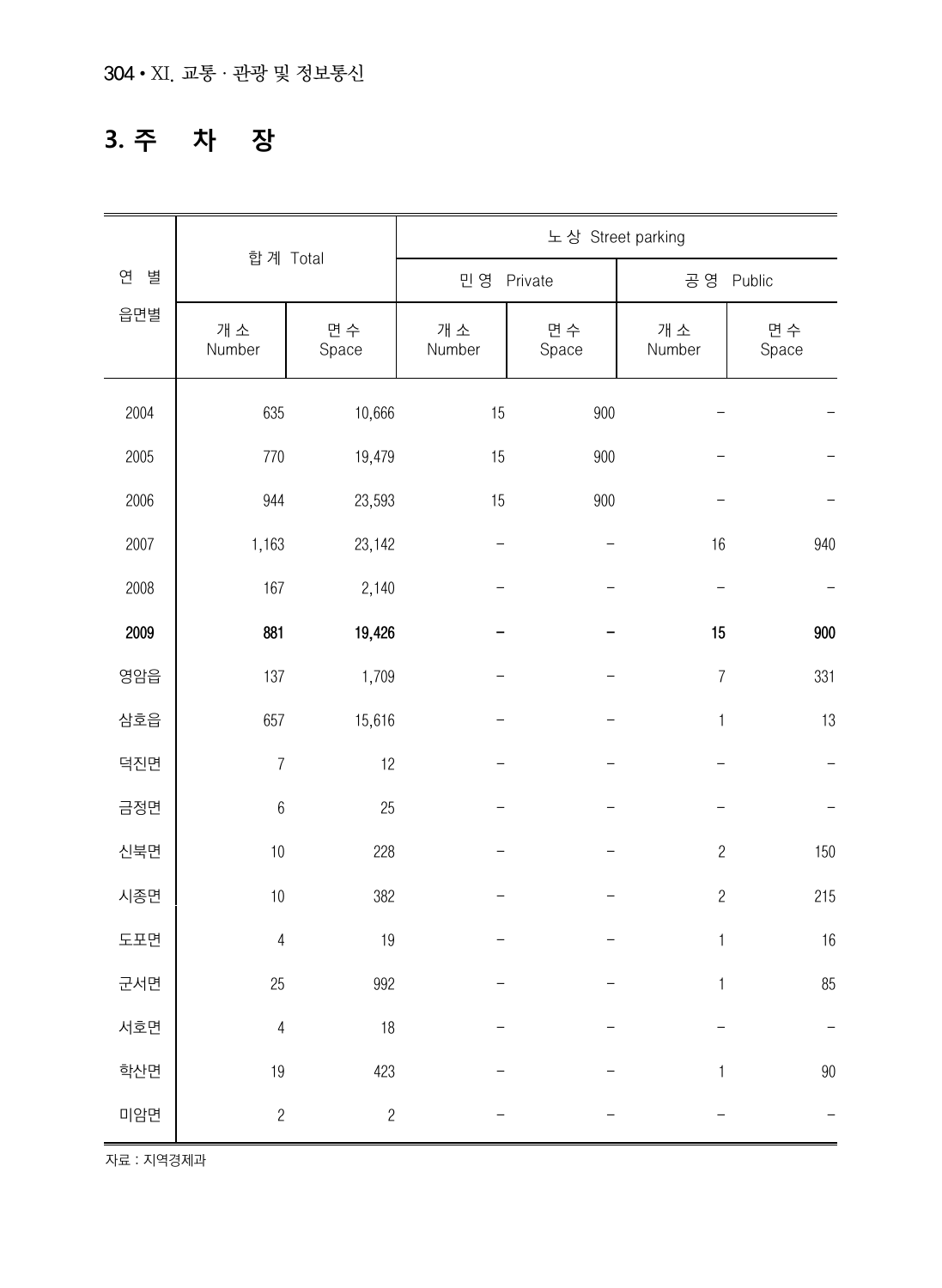## **Parking Lot**

|                  | 노 외 Non-street parking |                  |             | 건축물부설                 |                |                 |
|------------------|------------------------|------------------|-------------|-----------------------|----------------|-----------------|
| 공 영              | Public                 | 민 영              | Private     | Attached to buildings |                | Year &          |
| 개소<br>Number     | 면수<br>Space            | 개소<br>Number     | 면수<br>Space | 개소<br>Number          | 면수<br>Space    | Eup, Myeon      |
| 25               | 2,740                  |                  |             | 595                   | 7,026          | 2004            |
| 25               | 2,740                  | 26               | 2,590       | 727                   | 15,839         | 2005            |
| 26               | 2,772                  | 26               | 2,590       | 877                   | 17,331         | 2006            |
| 28               | 2,740                  |                  |             | 1,119                 | 19,462         | 2007            |
|                  |                        |                  |             | 167                   | 2,140          | 2008            |
| 24               | 3,209                  | $\boldsymbol{6}$ | 120         | 836                   | 15,197         | 2009            |
| $\boldsymbol{6}$ | 1,098                  | $\sqrt{3}$       | 70          | 121                   | 210            | Yeongam-eup     |
| $6\,$            | 707                    |                  |             | 650                   | 14,896         | Samho-eup       |
|                  |                        |                  |             | $\boldsymbol{7}$      | 12             | Deokjin-myeon   |
| 1                | 20                     |                  |             | $\overline{5}$        | 5              | Geumjeong-myeon |
| 1                | 64                     |                  |             | $\overline{I}$        | 14             | Sinbuk-myeon    |
| $\mathbf{2}$     | 157                    |                  |             | $\boldsymbol{6}$      | 10             | Sijong-myeon    |
|                  |                        |                  |             | 3                     | 3              | Dopo-myeon      |
| 4                | 883                    |                  |             | $20\,$                | 24             | Gunseo-myeon    |
|                  |                        | 1                | 15          | $\sqrt{3}$            | 3              | Seoho-myeon     |
| 4                | 280                    | $\overline{c}$   | 35          | 12                    | 18             | Haksan-myeon    |
|                  |                        |                  |             | $\overline{c}$        | $\overline{c}$ | Miam-myeon      |

Source : Construction & Disaster Division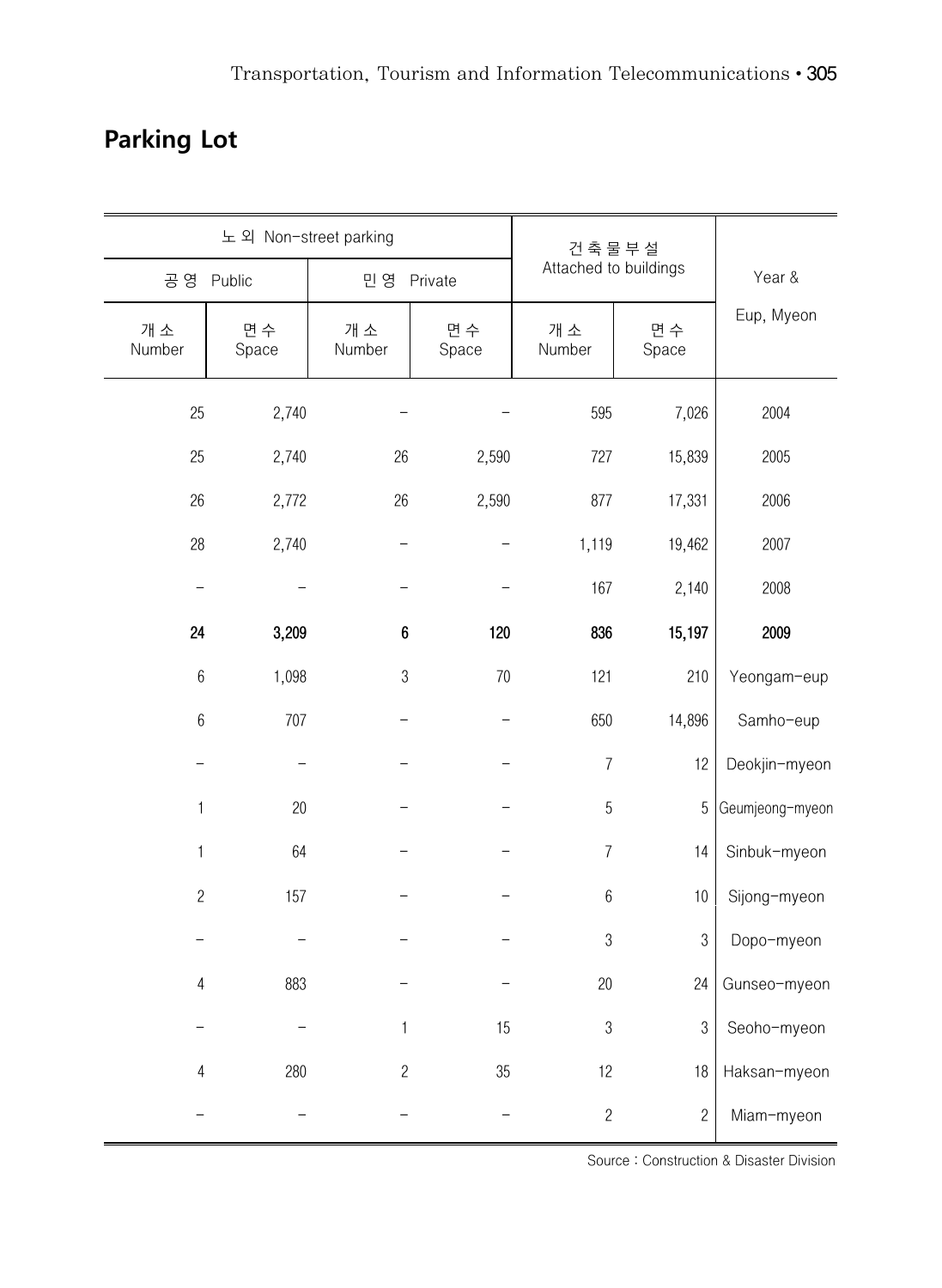### **4. 관 광 사 업 체 등 록(2-1)**

| 단위 : 개소 |  |  |
|---------|--|--|
|---------|--|--|

| Travel agency<br>Tourist accommodation<br>일반<br>국외<br>호텔업<br>국내<br>휴양콘도<br>연<br>별<br>관광<br>수상관광<br>한국전통<br>미니엄업<br>호텔업<br>호텔업<br>General<br>호텔업<br>Condomin-<br>Over-<br>Dome-<br>Traditio-<br>ium Family<br>stic<br>Tourist<br>Floating<br>seas<br>hotel<br>Hotel<br>nal hotel<br>hotel<br>2004<br>2005<br>$\,3$<br>$\mathfrak{Z}$<br>1<br>1<br>2006<br>$\mathfrak 3$<br>$\mathfrak{Z}$<br>$\overline{c}$<br>1<br>2007<br>$\overline{c}$<br>$\mathfrak 3$<br>$\sqrt{3}$<br>1<br>$\overline{c}$<br>2008<br>$\mathfrak 3$<br>$\mathfrak{Z}$<br>1<br>2009<br>$\mathbf{1}$<br>$\boldsymbol{3}$<br>$\overline{2}$<br>4<br>영암읍<br>$\overline{2}$<br>$\overline{c}$<br>1<br>삼호읍<br>$\mathbf{1}$<br>덕진면<br>금정면<br>신북면<br>$\overline{c}$<br>$\mathbf{1}$<br>시종면<br>도포면<br>군서면<br>1<br>서호면<br>학산면<br>미암면 |  | 여 행 업 |  | 관광숙박업 |  |
|-------------------------------------------------------------------------------------------------------------------------------------------------------------------------------------------------------------------------------------------------------------------------------------------------------------------------------------------------------------------------------------------------------------------------------------------------------------------------------------------------------------------------------------------------------------------------------------------------------------------------------------------------------------------------------------------------------------------------------------------------------------------------------------------------|--|-------|--|-------|--|
|                                                                                                                                                                                                                                                                                                                                                                                                                                                                                                                                                                                                                                                                                                                                                                                                 |  |       |  |       |  |
|                                                                                                                                                                                                                                                                                                                                                                                                                                                                                                                                                                                                                                                                                                                                                                                                 |  |       |  |       |  |
|                                                                                                                                                                                                                                                                                                                                                                                                                                                                                                                                                                                                                                                                                                                                                                                                 |  |       |  |       |  |
|                                                                                                                                                                                                                                                                                                                                                                                                                                                                                                                                                                                                                                                                                                                                                                                                 |  |       |  |       |  |
|                                                                                                                                                                                                                                                                                                                                                                                                                                                                                                                                                                                                                                                                                                                                                                                                 |  |       |  |       |  |
|                                                                                                                                                                                                                                                                                                                                                                                                                                                                                                                                                                                                                                                                                                                                                                                                 |  |       |  |       |  |
|                                                                                                                                                                                                                                                                                                                                                                                                                                                                                                                                                                                                                                                                                                                                                                                                 |  |       |  |       |  |
|                                                                                                                                                                                                                                                                                                                                                                                                                                                                                                                                                                                                                                                                                                                                                                                                 |  |       |  |       |  |
|                                                                                                                                                                                                                                                                                                                                                                                                                                                                                                                                                                                                                                                                                                                                                                                                 |  |       |  |       |  |
|                                                                                                                                                                                                                                                                                                                                                                                                                                                                                                                                                                                                                                                                                                                                                                                                 |  |       |  |       |  |
|                                                                                                                                                                                                                                                                                                                                                                                                                                                                                                                                                                                                                                                                                                                                                                                                 |  |       |  |       |  |
|                                                                                                                                                                                                                                                                                                                                                                                                                                                                                                                                                                                                                                                                                                                                                                                                 |  |       |  |       |  |
|                                                                                                                                                                                                                                                                                                                                                                                                                                                                                                                                                                                                                                                                                                                                                                                                 |  |       |  |       |  |
|                                                                                                                                                                                                                                                                                                                                                                                                                                                                                                                                                                                                                                                                                                                                                                                                 |  |       |  |       |  |
|                                                                                                                                                                                                                                                                                                                                                                                                                                                                                                                                                                                                                                                                                                                                                                                                 |  |       |  |       |  |
|                                                                                                                                                                                                                                                                                                                                                                                                                                                                                                                                                                                                                                                                                                                                                                                                 |  |       |  |       |  |
|                                                                                                                                                                                                                                                                                                                                                                                                                                                                                                                                                                                                                                                                                                                                                                                                 |  |       |  |       |  |
|                                                                                                                                                                                                                                                                                                                                                                                                                                                                                                                                                                                                                                                                                                                                                                                                 |  |       |  |       |  |
|                                                                                                                                                                                                                                                                                                                                                                                                                                                                                                                                                                                                                                                                                                                                                                                                 |  |       |  |       |  |
|                                                                                                                                                                                                                                                                                                                                                                                                                                                                                                                                                                                                                                                                                                                                                                                                 |  |       |  |       |  |
|                                                                                                                                                                                                                                                                                                                                                                                                                                                                                                                                                                                                                                                                                                                                                                                                 |  |       |  |       |  |
|                                                                                                                                                                                                                                                                                                                                                                                                                                                                                                                                                                                                                                                                                                                                                                                                 |  |       |  |       |  |
|                                                                                                                                                                                                                                                                                                                                                                                                                                                                                                                                                                                                                                                                                                                                                                                                 |  |       |  |       |  |
|                                                                                                                                                                                                                                                                                                                                                                                                                                                                                                                                                                                                                                                                                                                                                                                                 |  |       |  |       |  |
|                                                                                                                                                                                                                                                                                                                                                                                                                                                                                                                                                                                                                                                                                                                                                                                                 |  |       |  |       |  |
|                                                                                                                                                                                                                                                                                                                                                                                                                                                                                                                                                                                                                                                                                                                                                                                                 |  |       |  |       |  |
|                                                                                                                                                                                                                                                                                                                                                                                                                                                                                                                                                                                                                                                                                                                                                                                                 |  |       |  |       |  |
|                                                                                                                                                                                                                                                                                                                                                                                                                                                                                                                                                                                                                                                                                                                                                                                                 |  |       |  |       |  |
|                                                                                                                                                                                                                                                                                                                                                                                                                                                                                                                                                                                                                                                                                                                                                                                                 |  |       |  |       |  |
|                                                                                                                                                                                                                                                                                                                                                                                                                                                                                                                                                                                                                                                                                                                                                                                                 |  |       |  |       |  |
|                                                                                                                                                                                                                                                                                                                                                                                                                                                                                                                                                                                                                                                                                                                                                                                                 |  |       |  |       |  |
|                                                                                                                                                                                                                                                                                                                                                                                                                                                                                                                                                                                                                                                                                                                                                                                                 |  |       |  |       |  |
|                                                                                                                                                                                                                                                                                                                                                                                                                                                                                                                                                                                                                                                                                                                                                                                                 |  |       |  |       |  |

자료 : 문화관광과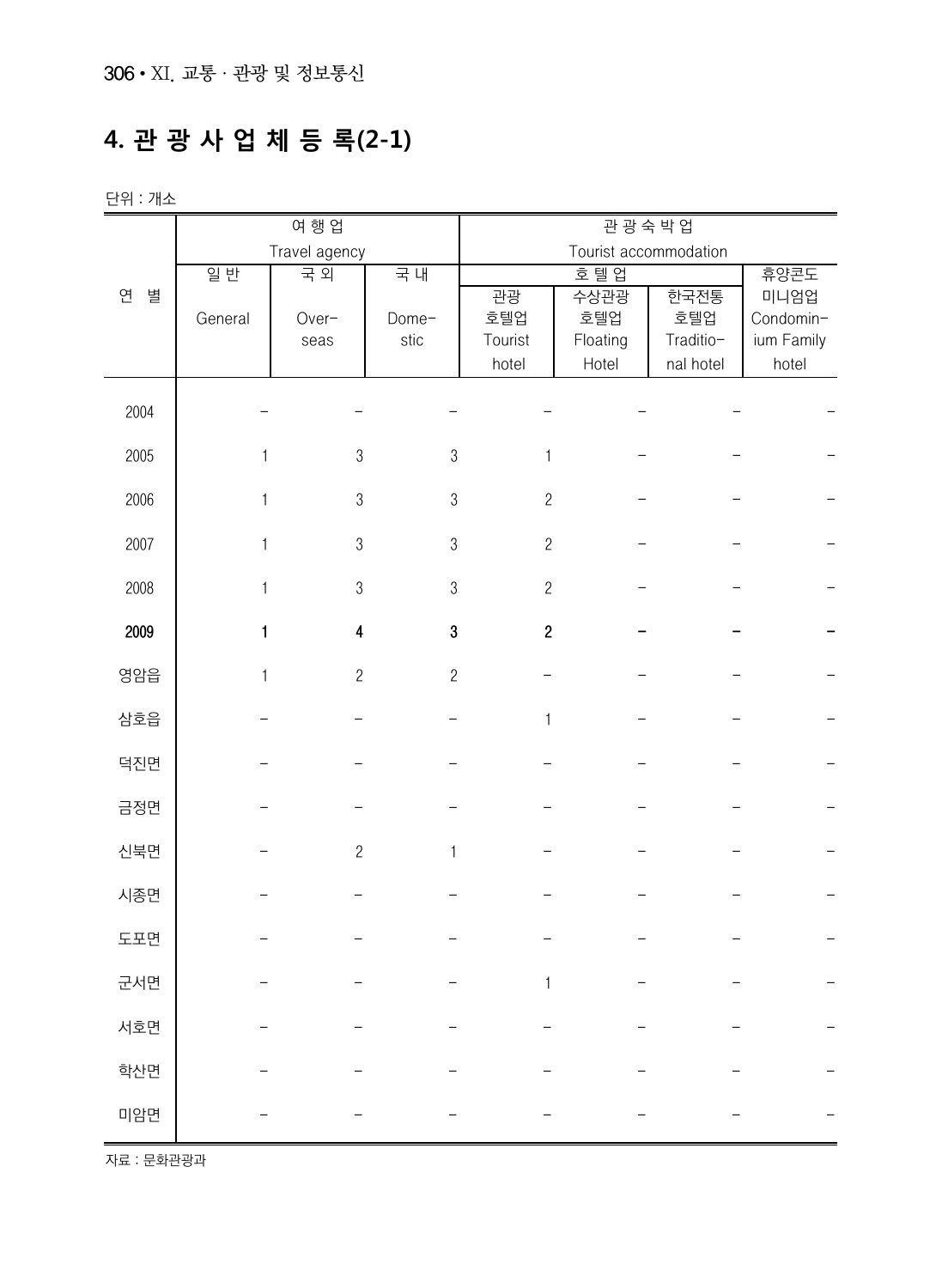### **Registration of Tourist Service Establishments**

|                       |       |                  |                                 |         |                   |                       | Unit: Place     |
|-----------------------|-------|------------------|---------------------------------|---------|-------------------|-----------------------|-----------------|
|                       |       |                  | 관광객이용시설업                        |         |                   |                       |                 |
|                       |       |                  | Tourist enterainment facilities |         |                   |                       |                 |
| 전문                    | 종합휴양업 |                  | 자동차                             | 관광      | 관 광               | 외국인전용관광               | Year &          |
| 휴양업                   |       | Resort           | 야영장업                            | 유람선업    | 공연장               | 기념품판매업                | Eup, Myeon      |
| Special<br>recreation | 제종    | complexes<br>제2종 | motorist<br>convenience         | Tourist | Perorming<br>arts | Souvenir<br>shops for |                 |
| service               | 휴양업   | 휴양업              | facilities                      | cruises | for tourist       | foreigners only       |                 |
|                       |       |                  |                                 |         |                   |                       |                 |
|                       |       |                  |                                 |         |                   |                       | 2004            |
|                       |       |                  |                                 |         |                   |                       | 2005            |
|                       |       |                  |                                 |         |                   |                       | 2006            |
|                       |       |                  |                                 |         |                   |                       | 2007            |
|                       |       |                  |                                 |         |                   |                       | 2008            |
|                       |       |                  |                                 |         |                   |                       | 2009            |
|                       |       |                  |                                 |         |                   |                       | Yeongam-eup     |
|                       |       |                  |                                 |         |                   |                       | Samho-eup       |
|                       |       |                  |                                 |         |                   |                       | Deokjin-myeon   |
|                       |       |                  |                                 |         |                   |                       | Geumjeong-myeon |
|                       |       |                  |                                 |         |                   |                       | Sinbuk-myeon    |
|                       |       |                  |                                 |         |                   |                       | Sijong-myeon    |
|                       |       |                  |                                 |         |                   |                       | Dopo-myeon      |
|                       |       |                  |                                 |         |                   |                       | Gunseo-myeon    |
|                       |       |                  |                                 |         |                   |                       | Seoho-myeon     |
|                       |       |                  |                                 |         |                   |                       | Haksan-myeon    |
|                       |       |                  |                                 |         |                   |                       | Miam-myeon      |

Source : Culture and Tourism Divion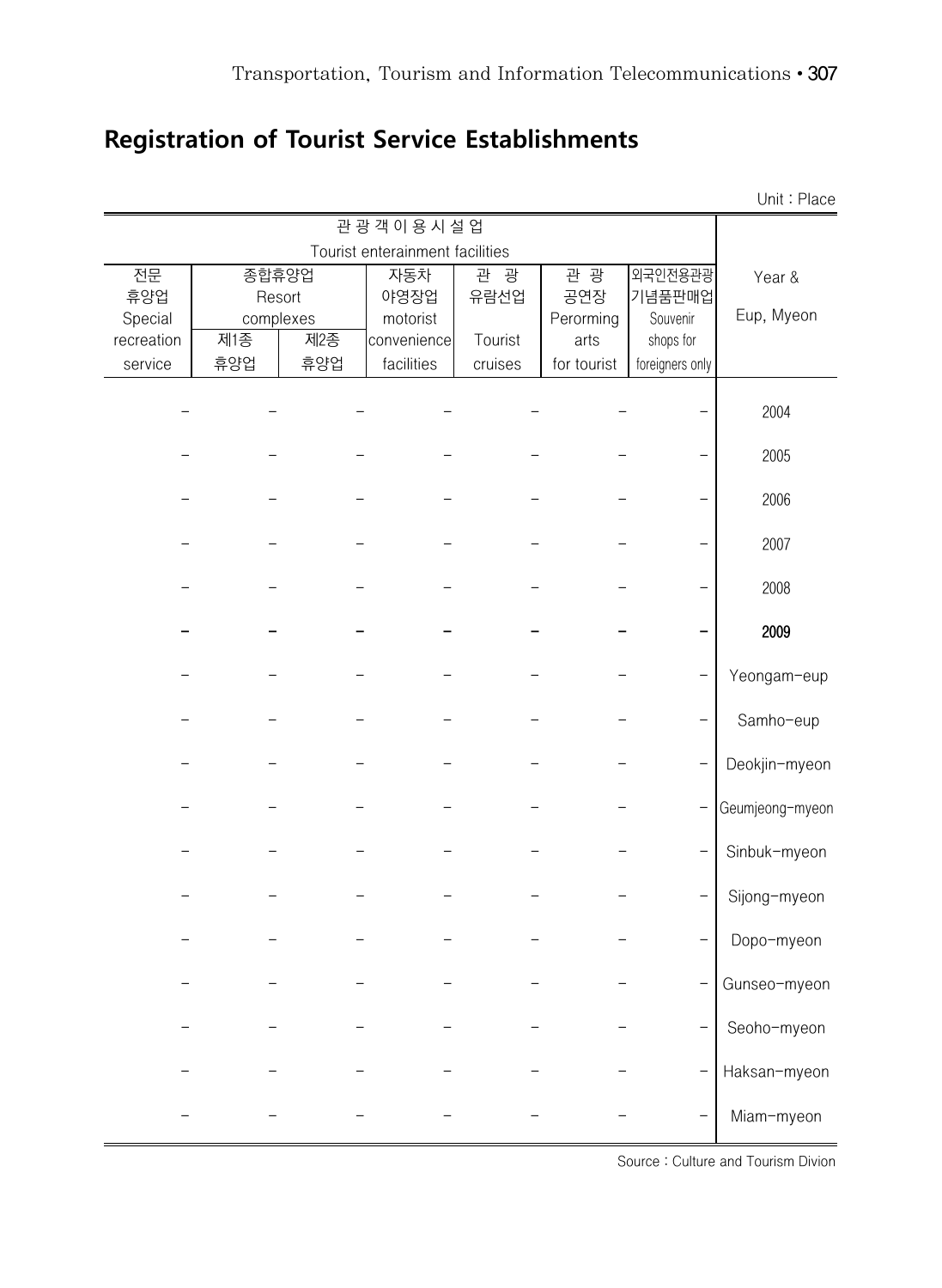### **4. 관 광 사 업 체 등 록(2-2)**

단위 : 개소

|        | 국제회의업             |                 | 카지노업   |             | 유원시설업       |             |              |
|--------|-------------------|-----------------|--------|-------------|-------------|-------------|--------------|
| 연<br>별 | 시설업<br>Facilities | 기획업<br>Planning | Casino | 종합유원<br>시설업 | 일반유원<br>시설업 | 기타유원<br>시설업 | 관광유흥<br>음식점업 |
| 2004   |                   |                 |        |             |             |             |              |
| 2005   |                   |                 |        |             |             |             |              |
| 2006   |                   |                 |        |             |             |             |              |
| 2007   |                   |                 |        |             |             |             |              |
| 2008   |                   |                 |        |             |             |             |              |
| 2009   |                   |                 |        |             |             |             |              |
| 영암읍    |                   |                 |        |             |             |             |              |
| 삼호읍    |                   |                 |        |             |             |             |              |
| 덕진면    |                   |                 |        |             |             |             |              |
| 금정면    |                   |                 |        |             |             |             |              |
| 신북면    |                   |                 |        |             |             |             |              |
| 시종면    |                   |                 |        |             |             |             |              |
| 도포면    |                   |                 |        |             |             |             |              |
| 군서면    |                   |                 |        |             |             |             |              |
| 서호면    |                   |                 |        |             |             |             |              |
| 학산면    |                   |                 |        |             |             |             |              |
| 미암면    |                   |                 |        |             |             |             |              |

자료 : 문화관광과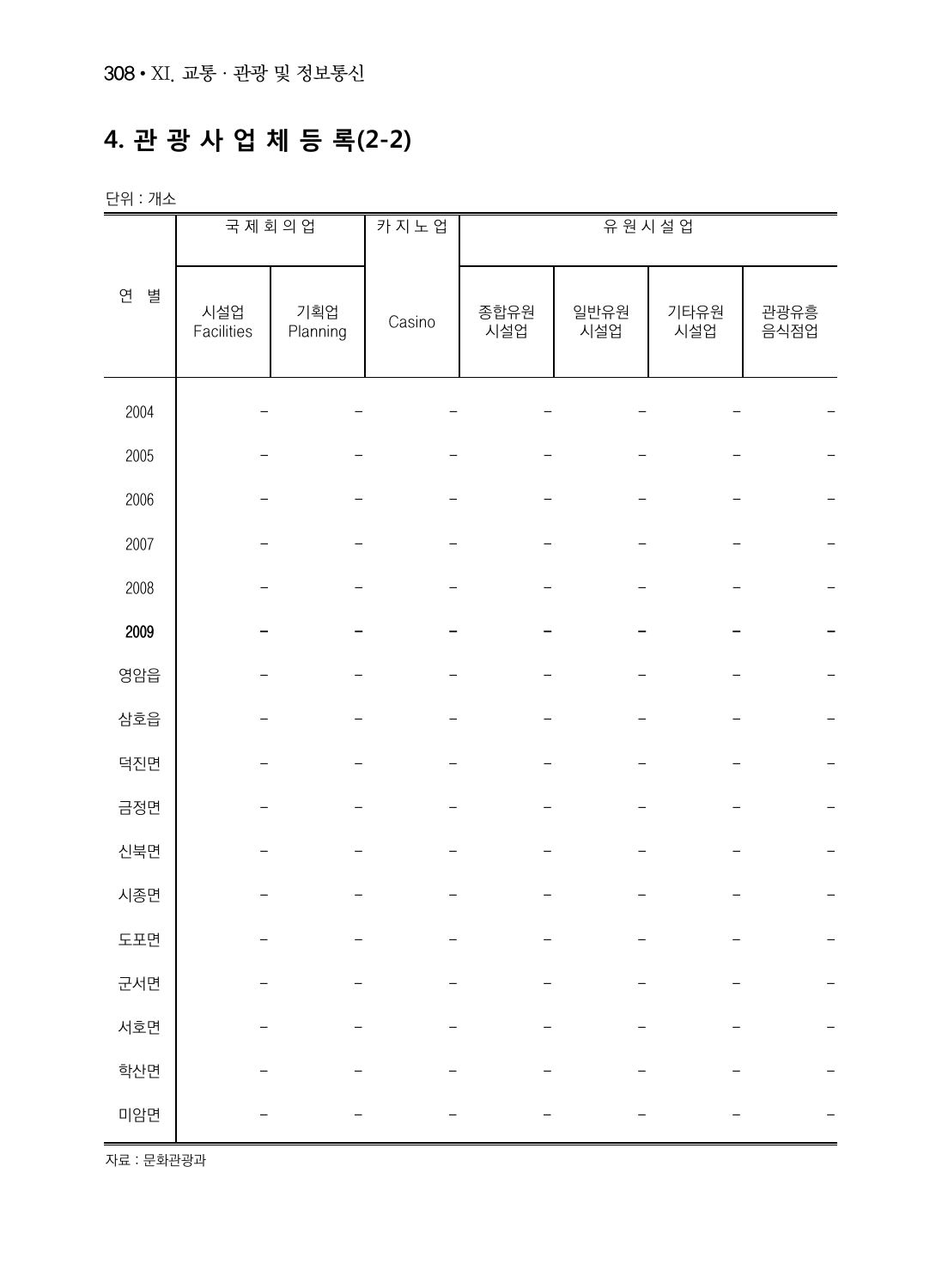#### **Registration of Tourist Service Establishments(Cont'd)**

|                  |           |             |           |                 |              |                | Unit: Place          |
|------------------|-----------|-------------|-----------|-----------------|--------------|----------------|----------------------|
|                  |           |             | 유원시설업     |                 |              |                |                      |
| 외국인전용<br>유흥음식점업  | 관광<br>식당업 | 시내순환<br>관광업 | 관광<br>사진업 | 여객자동차<br>터미널시설업 | 관광토속주<br>판매업 | 관광<br>팬션업      | Year &<br>Eup, Myeon |
|                  |           |             |           |                 |              |                | 2004                 |
|                  |           |             |           |                 |              |                | 2005                 |
|                  |           |             |           |                 |              |                | 2006                 |
|                  |           |             |           |                 |              |                | 2007                 |
| $\mathbf{1}$     |           |             |           |                 |              |                | 2008                 |
| $\boldsymbol{2}$ |           |             |           |                 |              |                | 2009                 |
|                  |           |             |           |                 |              |                | Yeongam-eup          |
| $\overline{c}$   |           |             |           |                 |              |                | Samho-eup            |
|                  |           |             |           |                 |              |                | Deokjin-myeon        |
|                  |           |             |           |                 |              |                | Geumjeong-myeon      |
|                  |           |             |           |                 |              | $\overline{a}$ | Sinbuk-myeon         |
|                  |           |             |           |                 |              |                | Sijong-myeon         |
|                  |           |             |           |                 |              |                | Dopo-myeon           |
|                  |           |             |           |                 |              |                | Gunseo-myeon         |
|                  |           |             |           |                 |              |                | Seoho-myeon          |
|                  |           |             |           |                 |              | —              | Haksan-myeon         |
|                  |           |             |           |                 |              |                | Miam-myeon           |

Source : Culture and Tourism Divion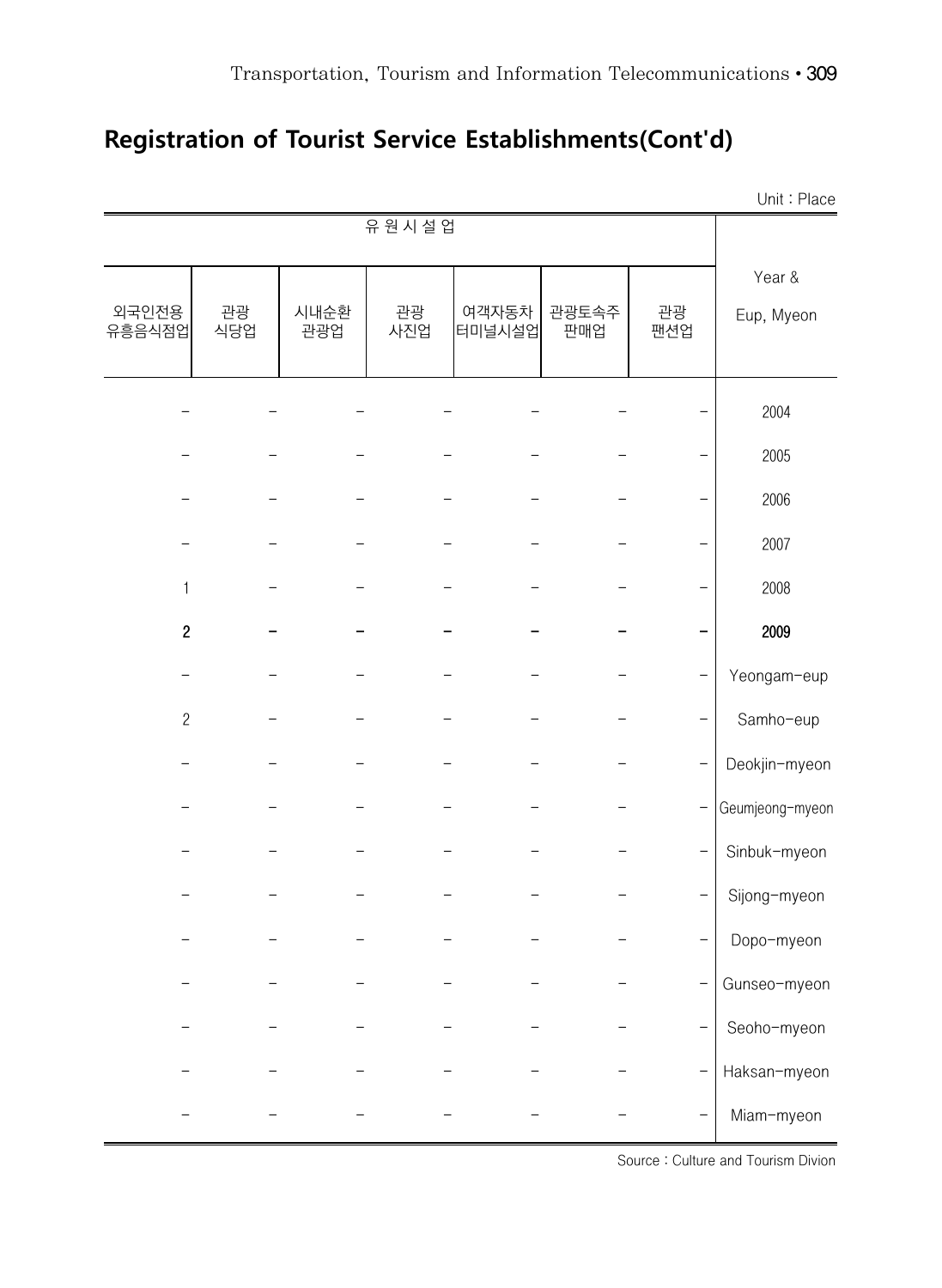### **5. 관광호텔 등록**

단위 : 개

| 연<br>별 | 합 계              |     | 특1등급         |     | 특2등급 |     | 1등급          |     | 2등급 |     |
|--------|------------------|-----|--------------|-----|------|-----|--------------|-----|-----|-----|
| 읍면별    | 호텔수              | 객실수 | 호텔수          | 객실수 | 호텔수  | 객실수 | 호텔수          | 객실수 | 호텔수 | 객실수 |
| 2007   | $\overline{c}$   | 268 | $\mathbf{1}$ | 208 |      |     | $\mathbf{1}$ | 60  |     |     |
| 2008   | $\overline{c}$   | 268 | $\mathbf{1}$ | 208 |      |     | $\mathbf{1}$ | 60  |     |     |
| 2009   | $\boldsymbol{2}$ | 268 | $\mathbf{1}$ | 208 |      |     | $\mathbf{1}$ | 60  |     |     |
| 영암읍    |                  |     |              |     |      |     |              |     |     |     |
| 삼호읍    | $\mathbf{1}$     | 208 | $\mathbf{1}$ | 208 |      |     |              |     |     |     |
| 덕진면    |                  |     |              |     |      |     |              |     |     |     |
| 금정면    |                  |     |              |     |      |     |              |     |     |     |
| 신북면    |                  |     |              |     |      |     |              |     |     |     |
| 시종면    |                  |     |              |     |      |     |              |     |     |     |
| 도포면    |                  |     |              |     |      |     |              |     |     |     |
| 군서면    | $\mathbf{1}$     | 60  |              |     |      |     | $\mathbf{1}$ | 60  |     |     |
| 서호면    |                  |     |              |     |      |     |              |     |     |     |
| 학산면    |                  |     |              |     |      |     |              |     |     |     |
| 미암면    |                  |     |              |     |      |     |              |     |     |     |

자료 : 문화관광과

.<br>주1) 2007부터 수록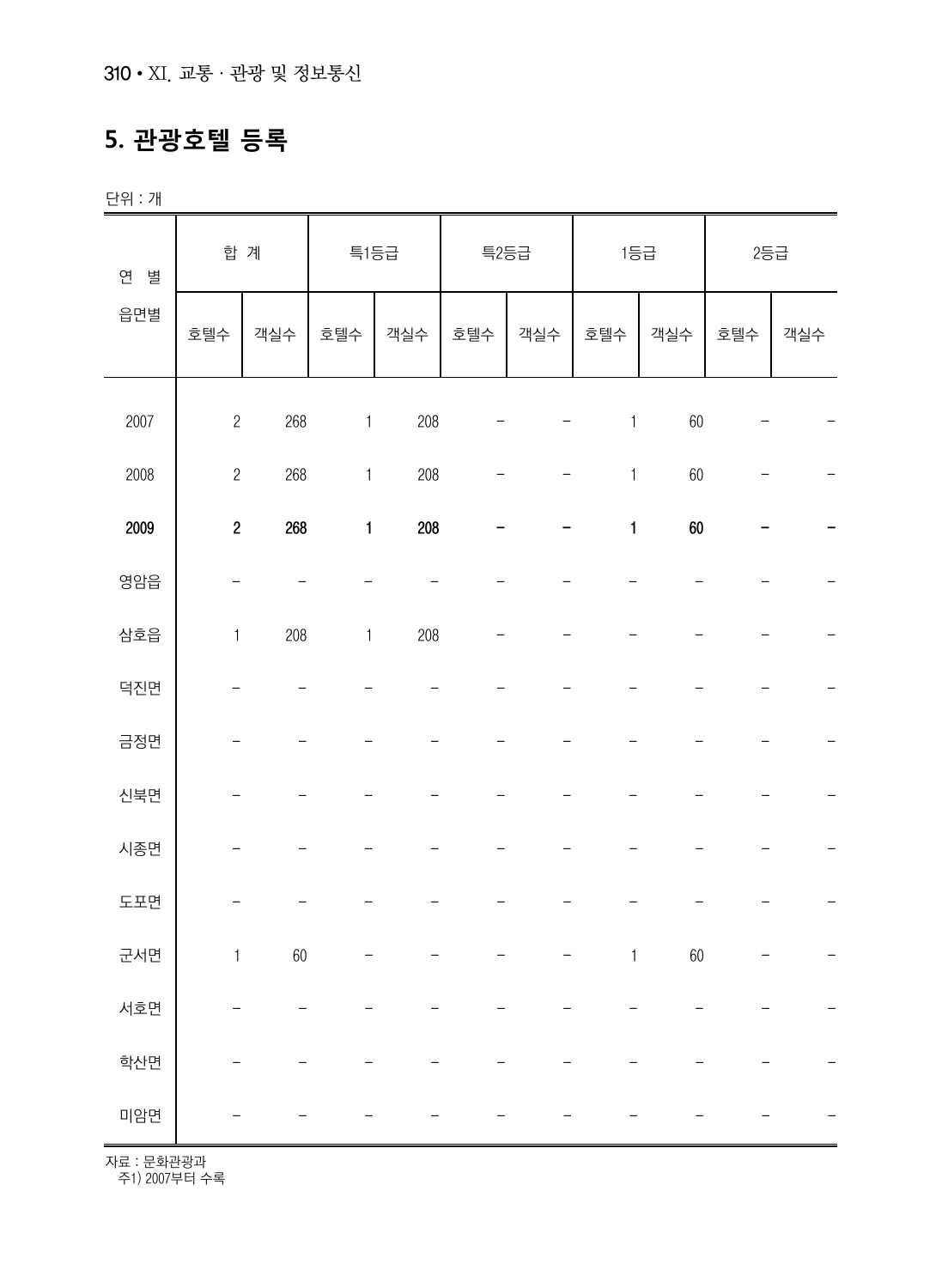## **Registered Tourist Hotel**

|     |     |        |      |        |     |     |               | Unit: number    |
|-----|-----|--------|------|--------|-----|-----|---------------|-----------------|
|     | 3등급 | 객실이용률  |      |        |     |     | 수입실적<br>(백만원) | Year &          |
| 호텔수 | 객실수 | 특1등급   | 특2등급 | 1등급    | 2등급 | 3등급 | Receipts      | Eup, Myeon      |
|     |     | 52,925 |      | 3,650  |     |     | 7,200         | 2007            |
|     |     | 49,641 |      | 11,029 |     |     | 3,980         | 2008            |
|     |     | 45,544 |      | 5,254  |     |     | 7,797         | 2009            |
|     |     |        |      |        |     |     |               | Yeongam-eup     |
|     |     | 45,544 |      |        |     |     | 6,921         | Samho-eup       |
|     |     |        |      |        |     |     |               | Deokjin-myeon   |
|     |     |        |      |        |     |     |               | Geumjeong-myeon |
|     |     |        |      |        |     |     |               | Sinbuk-myeon    |
|     |     |        |      |        |     |     |               | Sijong-myeon    |
|     |     |        |      |        |     |     |               | Dopo-myeon      |
|     |     |        |      | 5,254  |     |     | 876           | Gunseo-myeon    |
|     |     |        |      |        |     |     |               | Seoho-myeon     |
|     |     |        |      |        |     |     |               | Haksan-myeon    |
|     |     |        |      |        |     |     |               | Miam-myeon      |

Source : Culture & Tourism Division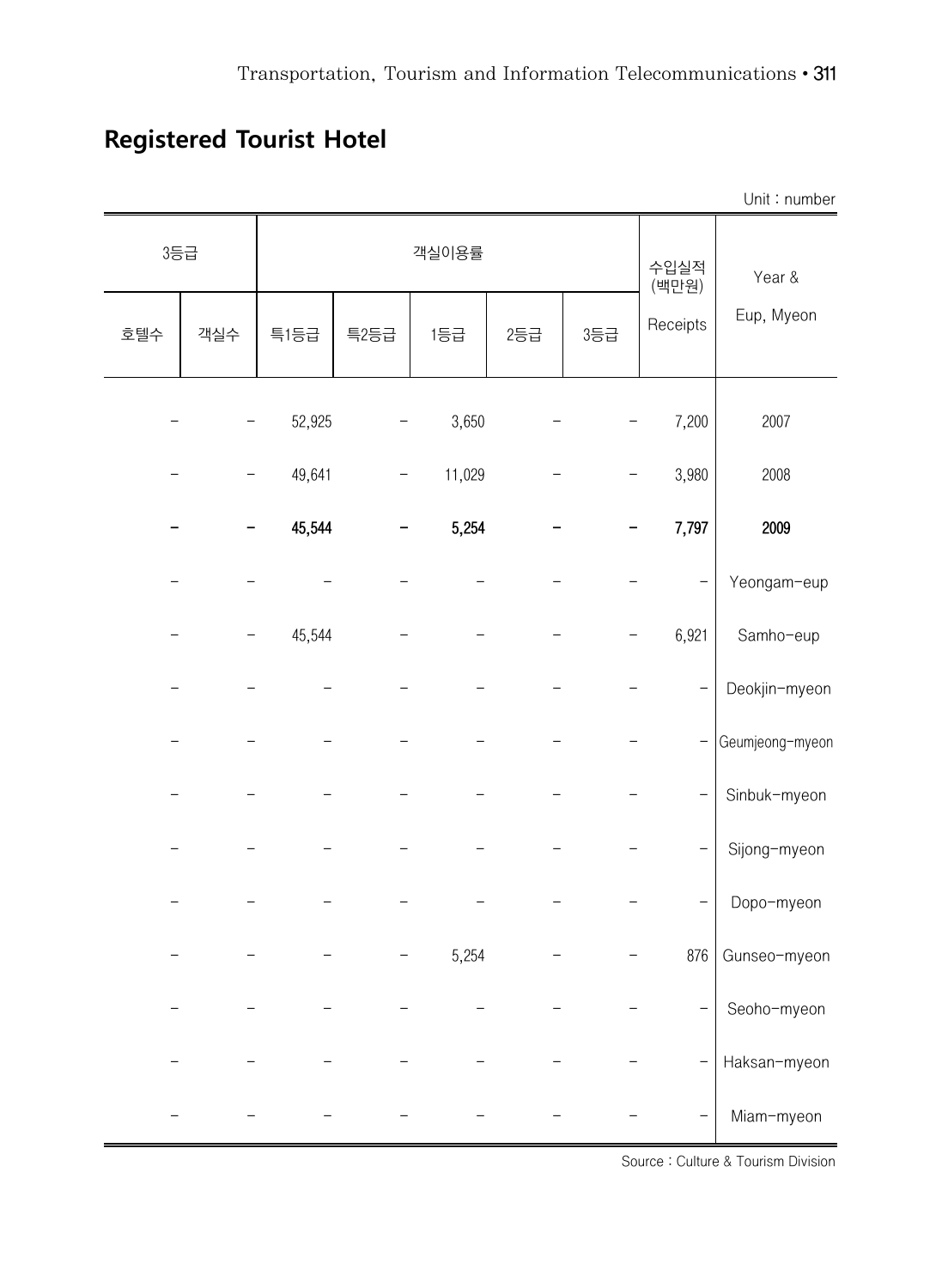#### **6. 주요관광지 방문객수**

#### **Number of Visitors**

|             |           |                                                                                                                |         | Unit: $person$  |
|-------------|-----------|----------------------------------------------------------------------------------------------------------------|---------|-----------------|
|             |           |                                                                                                                |         |                 |
| 집 계<br>관광지수 | 계         | 내국인                                                                                                            | 외국인     | Year &<br>Month |
|             | Total     | Domestic                                                                                                       | foreign |                 |
|             | 2,717,335 | 2,693,277                                                                                                      | 24,058  | 2004            |
|             | 2,750,507 | 2,736,803                                                                                                      | 13,704  | 2005            |
|             | 3,042,290 | 3,023,807                                                                                                      | 18,483  | 2006            |
|             | 3,267,743 | 3,217,790                                                                                                      | 49,953  | 2007            |
|             | 3,333,248 | 3,288,342                                                                                                      | 44,794  | 2008            |
|             | 3,539,387 | 3,482,080                                                                                                      | 57,307  | 2009            |
|             | 75,078    | 74,509                                                                                                         | 569     | Jan.            |
|             | 81,227    | 80,774                                                                                                         | 453     | Feb.            |
|             | 115,539   | 114,088                                                                                                        | 1,451   | Mar.            |
|             | 1,395,381 | 1,379,240                                                                                                      | 16,141  | Apr.            |
|             | 249,636   | 246,063                                                                                                        | 3,573   | May             |
|             | 202,504   | 192,009                                                                                                        | 10,495  | Jun.            |
|             | 153,153   | 150,367                                                                                                        | 2,786   | Jul.            |
|             | 230,175   | 222,673                                                                                                        | 7,502   | Aug.            |
|             | 191,670   | 186,684                                                                                                        | 4,986   | Sep.            |
|             | 254,123   | 251,768                                                                                                        | 2,355   | Oct.            |
|             | 471,909   | 467,818                                                                                                        | 4,091   | Nov.            |
|             | 118,992   | 116,087                                                                                                        | 2,905   | Dec.            |
|             |           | $\overline{7}$<br>$\overline{7}$<br>$\overline{7}$<br>$\boldsymbol{9}$<br>$\boldsymbol{9}$<br>$\boldsymbol{9}$ | 방문객수    |                 |

자료 : 문화관광과 Source : Culture & Tourism Division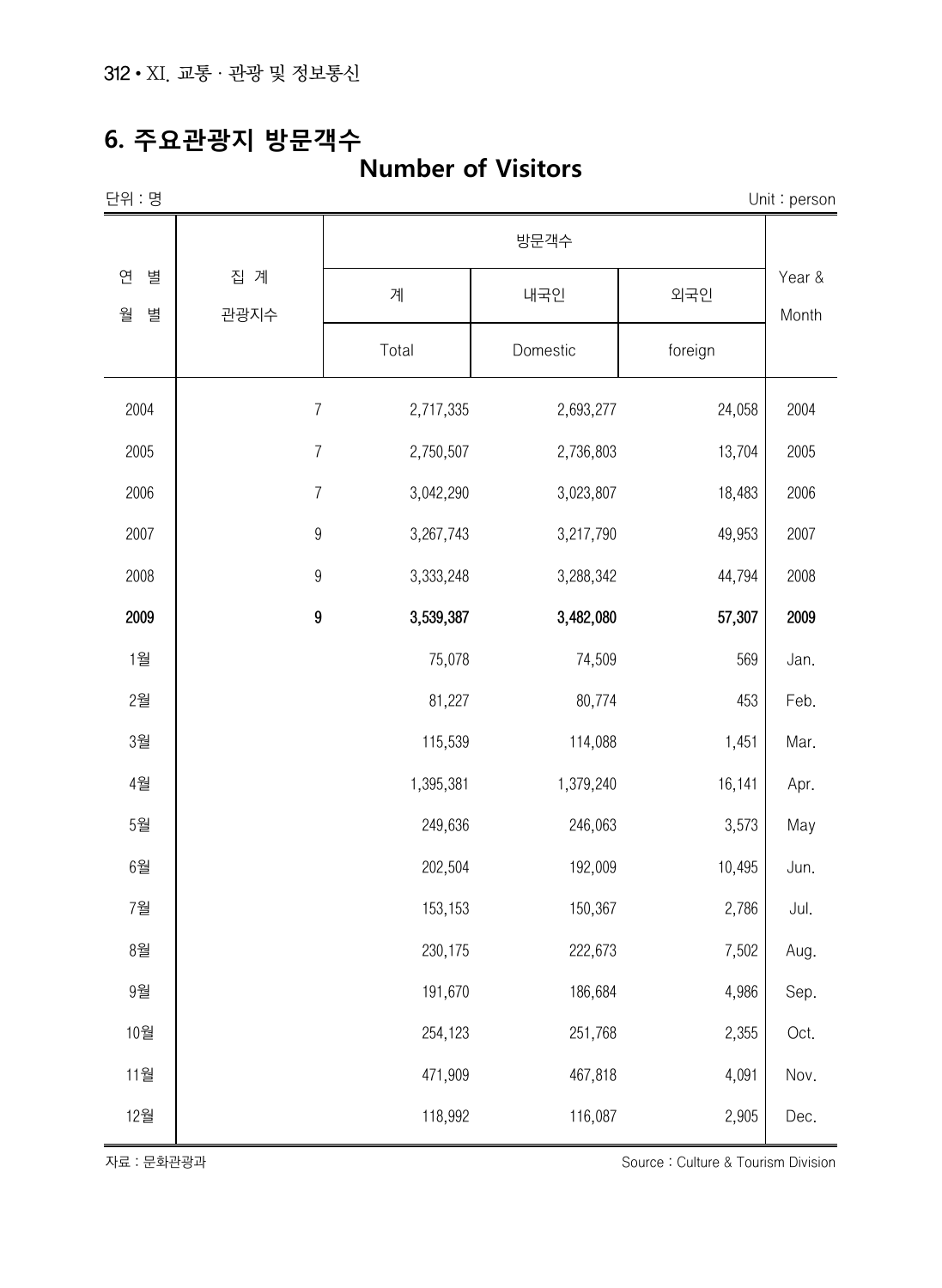#### **7. 지정(법정)관광지 현황 및 방문객수 Desigated Tourist Attractions and Number of Visitors**

| 단위 : km2, 명 |         |            |         |           |           |                          | Unit: km <sup>2</sup> , person |
|-------------|---------|------------|---------|-----------|-----------|--------------------------|--------------------------------|
| 연<br>도      | 위 치     | 지정일자       | 조성면적    |           | 방문객수      |                          | Year &                         |
| 관광지별        |         |            |         | 계         | 내국인       | 외국인                      | Tourist                        |
| 영산호         | 영암군 삼호읍 | 1983.10.11 | 614,534 | 539,925   | 531,139   | 8,786                    | 영산호                            |
| 성기동         | 영암군 군서면 | 1986.03.25 | 220,386 | 1,318,096 | 1,305,407 | 12,689                   | 성기동                            |
| 월출산온천       | 영암군 영암읍 | 1996.07.03 | 96,000  | 246,789   | 245,099   | 1,690                    | 월출산온천                          |
| 마한문화공원      | 영암군 시종면 | 2003.07.28 | 120,856 | 21,456    | 21,456    | $\overline{\phantom{0}}$ | 마한문화공원                         |
| 2007        |         |            |         | 2,118,011 | 2,103,993 | 14,018                   | 2007                           |
| 2008        |         |            |         | 2,131,836 | 2,109,911 | 21,925                   | 2008                           |
| 2009        |         |            |         | 2,361,431 | 2,339,418 | 22,013                   | 2009                           |
| 1월          |         |            |         | 35,024    | 34,933    | 91                       | Jan.                           |
| 2월          |         |            |         | 49,866    | 49,802    | 64                       | Feb.                           |
| 3월          |         |            |         | 57,756    | 57,593    | 163                      | Mar.                           |
| 4월          |         |            |         | 1,262,503 | 1,249,164 | 13,339                   | Apr.                           |
| 5월          |         |            |         | 141,710   | 141,134   | 576                      | May                            |
| 6월          |         |            |         | 118,823   | 118,639   | 184                      | Jun.                           |
| 7월          |         |            |         | 61,040    | 59,914    | 1,126                    | Jul.                           |
| 8월          |         |            |         | 92,418    | 91,477    | 941                      | Aug.                           |
| 9월          |         |            |         | 84,725    | 82,036    | 2,689                    | Sep.                           |
| 10월         |         |            |         | 113,871   | 113,128   | 743                      | Oct.                           |
| 11월         |         |            |         | 289,169   | 287,711   | 1,458                    | Nov.                           |
| 12월         |         |            |         | 54,526    | 53,887    | 639                      | Dec.                           |

자료 : 문화관광과 Source : Culture & Tourism Division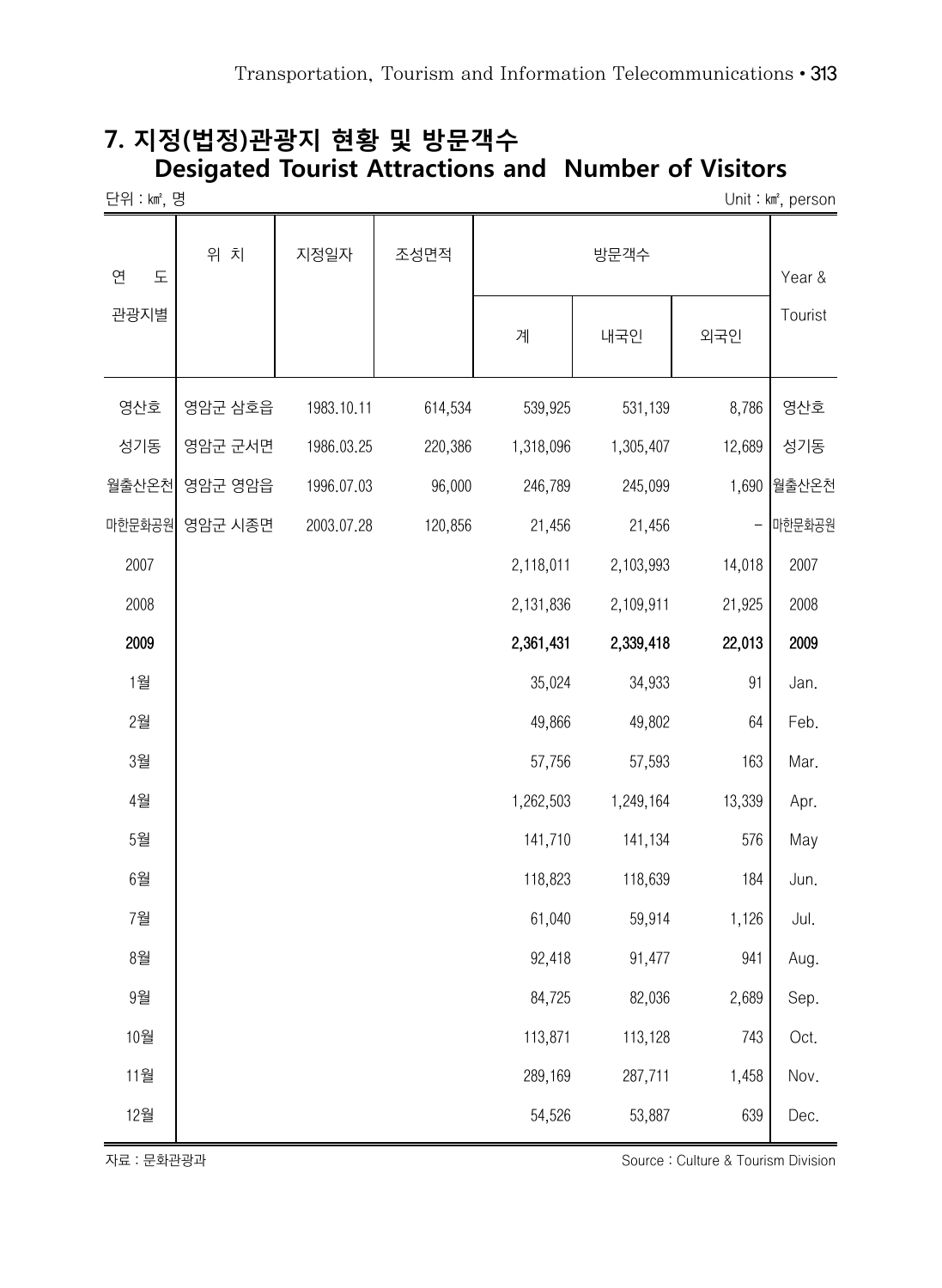## **8. 우 편 시 설**

단위 : 개소, 명, 대

|        | 우체국수<br>Number of post office |                |                |                |                |                |              |                  |                     |
|--------|-------------------------------|----------------|----------------|----------------|----------------|----------------|--------------|------------------|---------------------|
| 연<br>별 | 계                             | 일반국            | 분국             | 별정국            | 군우국            | 분실             | 우편취급소        | 직원수              | 집배원수                |
| 읍면별    | Total                         | General        | <b>Branch</b>  | Special        | Military       | Detached       | Postal       |                  | Number of Number of |
|        |                               | post<br>office | post<br>office | post<br>office | post<br>office | post<br>office | agency       | staffs           | postmen             |
| 2004   | 13                            | $\mathfrak 3$  |                | $\,8\,$        | $\mathbf{1}$   |                | 1            | 89               | 39                  |
| 2005   | 12                            | $\mathfrak{Z}$ |                | $\, 8$         |                |                | 1            | 82               | 32                  |
| 2006   | 12                            | $\sqrt{3}$     |                | $\, 8$         |                |                | 1            | 83               | 40                  |
| 2007   | 13                            | $\mathfrak 3$  |                | $\,8\,$        | $\mathbf{1}$   |                | 1            | 97               | 41                  |
| 2008   | 14                            | $\sqrt{4}$     |                | $\,8\,$        | $\mathbf{1}$   |                | $\mathbf{1}$ | 145              | 42                  |
| 2009   | 14                            | 4              |                | 8              | $\mathbf{1}$   |                | $\mathbf{1}$ | 143              | 41                  |
| 영암읍    | $\mathbf{1}$                  | $\mathbf{1}$   |                |                |                |                |              | 44               | 23                  |
| 삼호읍    | $\sqrt{4}$                    | $\mathbf{1}$   |                | $\mathbf{1}$   | 1              |                | 1            | 72               | 18                  |
| 덕진면    | $\mathbf{1}$                  |                |                | 1              |                |                |              | $\boldsymbol{3}$ |                     |
| 금정면    | $\mathbf{1}$                  |                |                | 1              |                |                |              | $\sqrt{3}$       |                     |
| 신북면    | $\mathbf{1}$                  | $\mathbf{1}$   |                |                |                |                |              | $\sqrt{3}$       |                     |
| 시종면    | 1                             |                |                | $\mathbf{1}$   |                |                |              | $\sqrt{3}$       |                     |
| 도포면    | $\mathbf 1$                   |                |                | 1              |                |                |              | $\sqrt{3}$       |                     |
| 군서면    | 1                             |                |                | $\mathbf{1}$   |                |                |              | $\sqrt{3}$       |                     |
| 서호면    | 1                             |                |                |                |                |                |              | $\sqrt{3}$       |                     |
| 학산면    | 1                             | 1              |                |                |                |                |              | $\sqrt{3}$       |                     |
| 미암면    | 1                             |                |                | 1              |                |                |              | $\sqrt{3}$       |                     |

자료 : 영암우체국(영암우편집중국)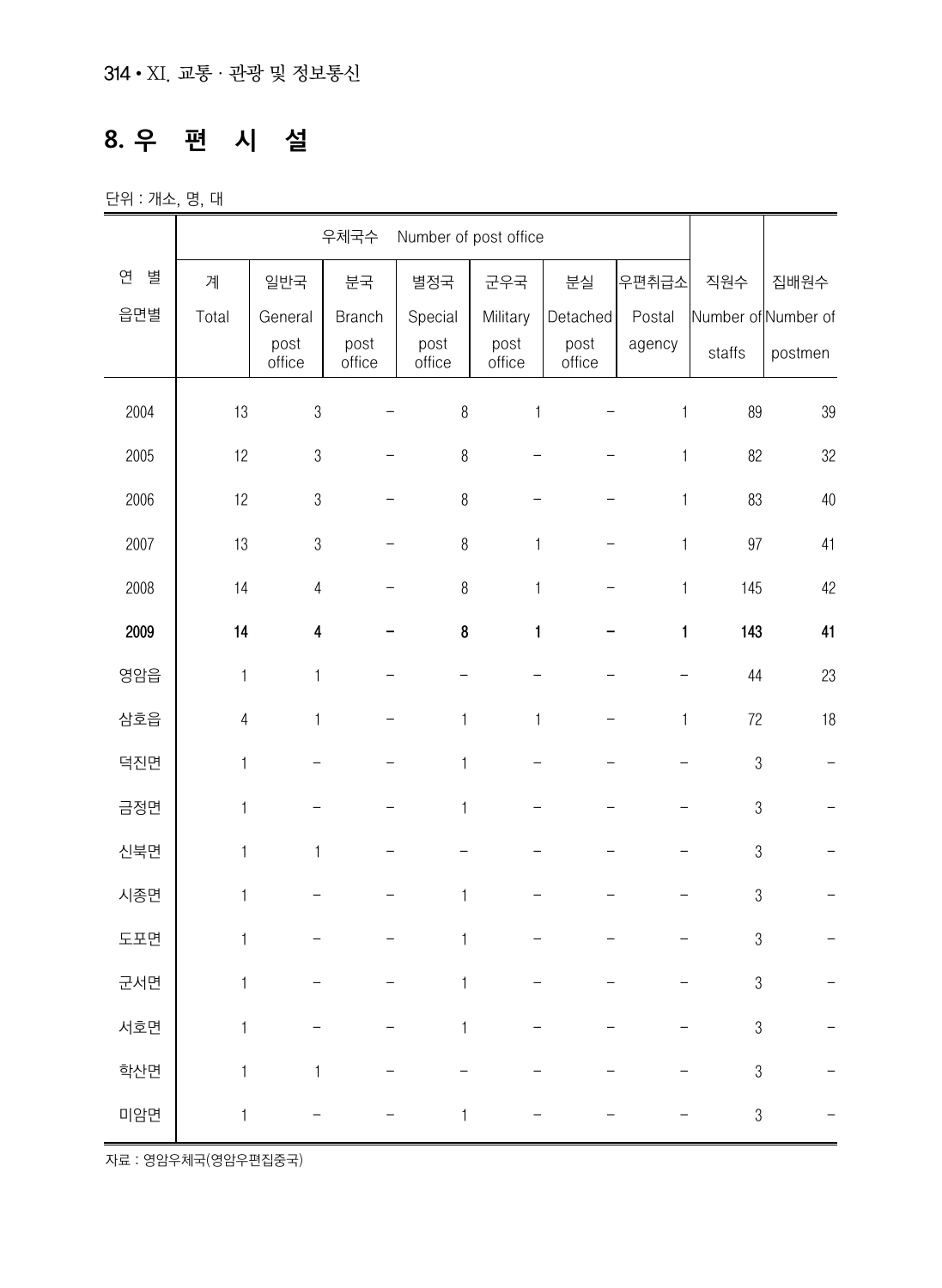#### **Postal Service Facilities**

| Unit: number, person, each |                |                               |          |                            |       |                |                 |  |
|----------------------------|----------------|-------------------------------|----------|----------------------------|-------|----------------|-----------------|--|
|                            | 우체통 Post box   |                               | 사서함      | 수송장비<br>Delivery equipment |       | 우표류            |                 |  |
| 계                          | 갑              | $\overset{\text{\tiny O}}{=}$ | 시설수      | 자동차                        | 이륜차   | 판매소            | Year &          |  |
| Total                      | Standing       | Hanging                       | Post box | Motor                      | Motor | Stamp          | Eup, Myeon      |  |
|                            |                |                               |          | vehicle                    | cycle | sale<br>agency |                 |  |
| 114                        | 95             | 19                            | 33       | $\,6$                      | 40    | 53             | 2004            |  |
| 118                        | 97             | 21                            | 33       | $\overline{7}$             | 41    | 67             | 2005            |  |
| 116                        | 94             | 22                            | 37       | $\overline{7}$             | 42    | 26             | 2006            |  |
| 92                         | 78             | 14                            | 33       | $10$                       | 42    | 19             | 2007            |  |
| 93                         | 79             | 14                            | 33       | $10$                       | 42    | 19             | 2008            |  |
| 93                         | 79             | 14                            | 33       | $10\,$                     | 42    | 19             | 2009            |  |
| 23                         | 19             | $\sqrt{4}$                    | 21       | $\overline{4}$             | 26    | 11             | Yeongam-eup     |  |
| 18                         | 17             | $\mathbf{1}$                  | 12       | $\boldsymbol{6}$           | 16    | 5              | Samho-eup       |  |
| $\overline{4}$             | $\sqrt{4}$     |                               |          |                            |       |                | Deokjin-myeon   |  |
| $\sqrt{3}$                 | 1              | $\sqrt{2}$                    |          |                            |       |                | Geumjeong-myeon |  |
| $6\,$                      | 5              | $\mathbf{1}$                  |          |                            |       | $\mathbf{1}$   | Sinbuk-myeon    |  |
| $\overline{5}$             | 5              |                               |          |                            |       |                | Sijong-myeon    |  |
| $\sqrt{3}$                 | $\mathfrak 3$  |                               |          |                            |       |                | Dopo-myeon      |  |
| 7                          | 7              |                               |          |                            |       |                | Gunseo-myeon    |  |
| $\boldsymbol{9}$           | $\overline{7}$ | $\sqrt{2}$                    |          |                            |       |                | Seoho-myeon     |  |
| $10\,$                     | $\, 8$         | $\mathbf{2}$                  |          |                            |       | 1              | Haksan-myeon    |  |
| $\sqrt{5}$                 | $\sqrt{3}$     | $\mathbf{2}$                  |          |                            |       | 1              | Miam-myeon      |  |

Source : Yeongam Post Office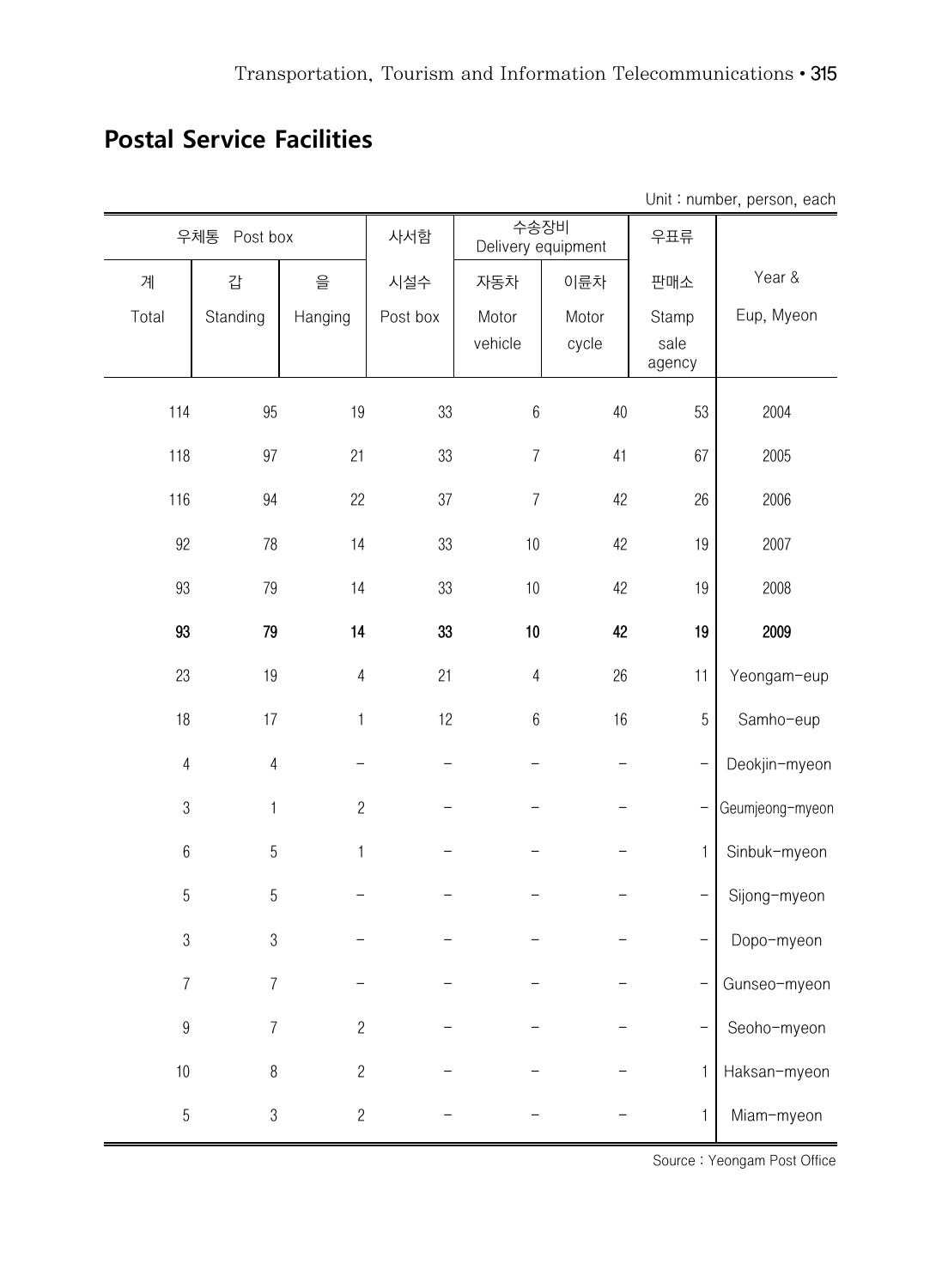## **9. 우 편 물 취 급**

단위 : 천통

|        | 국 내<br>Domestic |                          |                  |          |                  |          |                |          |  |
|--------|-----------------|--------------------------|------------------|----------|------------------|----------|----------------|----------|--|
| 연<br>별 | 총계 Total        |                          | 일 반 General mail |          | 특 수 Special mail |          | 소포 Parcel      |          |  |
| 읍면별    | 접수              | 배달                       | 접수               | 배달       | 접수               | 배달       | 접수             | 배달       |  |
|        | Receipt         | Delivery                 | Receipt          | Delivery | Receipt          | Delivery | Receipt        | Delivery |  |
| 2004   | 2,627           | 7,680                    | 2,312            | 7,204    | 171              | 380      | 144            | 96       |  |
| 2005   | 2,290           | 6,878                    | 1,977            | 6,405    | 157              | 376      | 156            | 97       |  |
| 2006   | 2,322           | 7,359                    | 2,039            | 6,846    | 160              | 392      | 123            | 121      |  |
| 2007   | 2,226           | 6,776                    | 1,897            | 6,176    | 177              | 442      | 152            | 147      |  |
| 2008   | 2,441           | 7,633                    | 2,079            | 6,976    | 196              | 469      | 166            | 171      |  |
| 2009   | 2,482           | 8,104                    | 2,136            | 7,493    | 162              | 437      | 184            | 174      |  |
| 영암읍    | 1,020           | 3,951                    | 892              | 3,683    | 65               | 202      | 63             | 66       |  |
| 삼호읍    | 207             | 4,153                    | 144              | 3,810    | 51               | 235      | 12             | 108      |  |
| 덕진면    | 268             | $\overline{\phantom{0}}$ | 250              |          | $\sqrt{3}$       |          | 15             |          |  |
| 금정면    | 201             |                          | 186              |          | $\sqrt{3}$       |          | 12             |          |  |
| 신북면    | 77              | —                        | 63               |          | $6\,$            |          | $\, 8$         |          |  |
| 시종면    | 115             |                          | 102              |          | 5                |          | $\, 8$         |          |  |
| 도포면    | 134             | -                        | 117              |          | 5                |          | 12             |          |  |
| 군서면    | 82              |                          | 60               |          | 4                |          | 18             |          |  |
| 서호면    | 103             |                          | 87               |          | $\sqrt{3}$       |          | 13             |          |  |
| 학산면    | 115             |                          | 98               |          | 13               |          | $\overline{4}$ |          |  |
| 미암면    | 160             |                          | 137              |          | 4                |          | 19             |          |  |

자료 : 영암우체국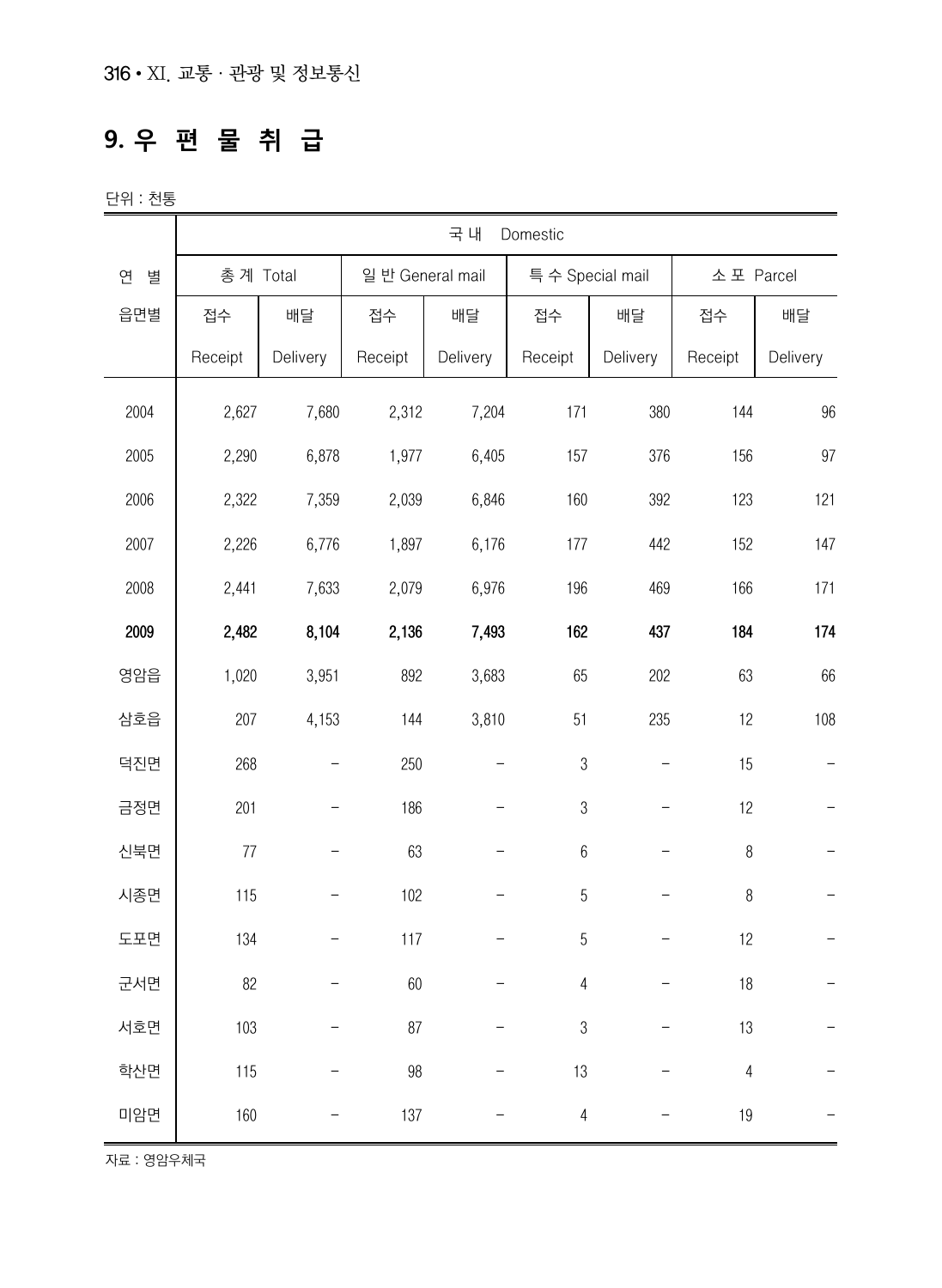## Unit : 1,000 letters 국 제 International Year & Eup, Myeon 총 계 Total 일 반 General mail 특 수 Special mail 소 포 Parcel 접수 | 배달 | 배달 | 접수 | 배달 | 접수 | 배달 Receipt | Delivery | Receipt | Delivery | Receipt | Delivery | Receipt | Delivery 3.9 20.1 2.7 18.7 1.0 1.0 0.2 0.4 2004 5.6 15.9 4.1 14.1 1.2 1.4 0.2 0.4 2005 5.0 15.0 3.0 12.0 1.0 2.0 1.0 1.0 2006 6.3 11.6 3.9 7.1 2.2 3.0 0.2 1.5 2007 7.2 7.3 3.6 3.0 3.4 3.1 0.2 1.2 2008 6.8 7.3 3.1 2.8 3.5 3.3 0.2 1.2 2009 1.5 3.5 0.6 2.5 0.8 0.8 0.1 0.2 Yeongam-eup 4.5 3.8 2.5 0.3 1.9 2.5 0.1 1.0 Samho-eup - - - - - - - - - - - - - Deokjin-myeon 0.3 - - - - 0.3 - - - Geumjeong-myeon 0.1 - - - 0.1 - - - Sinbuk-myeon 0.1 - - - 0.1 - - - Sijong-myeon - - - - - - - - - - - - - Dopo-myeon 0.1 - - - - 0.1 - - - - Gunseo-myeon - - - - - - - - - - - - - - Seoho-myeon 0.2 - - - 0.2 - - - Haksan-myeon - - - - - - - - - - - - Hiam-myeon

#### **Handling of Postal Matters**

Source : Yeongam Post Office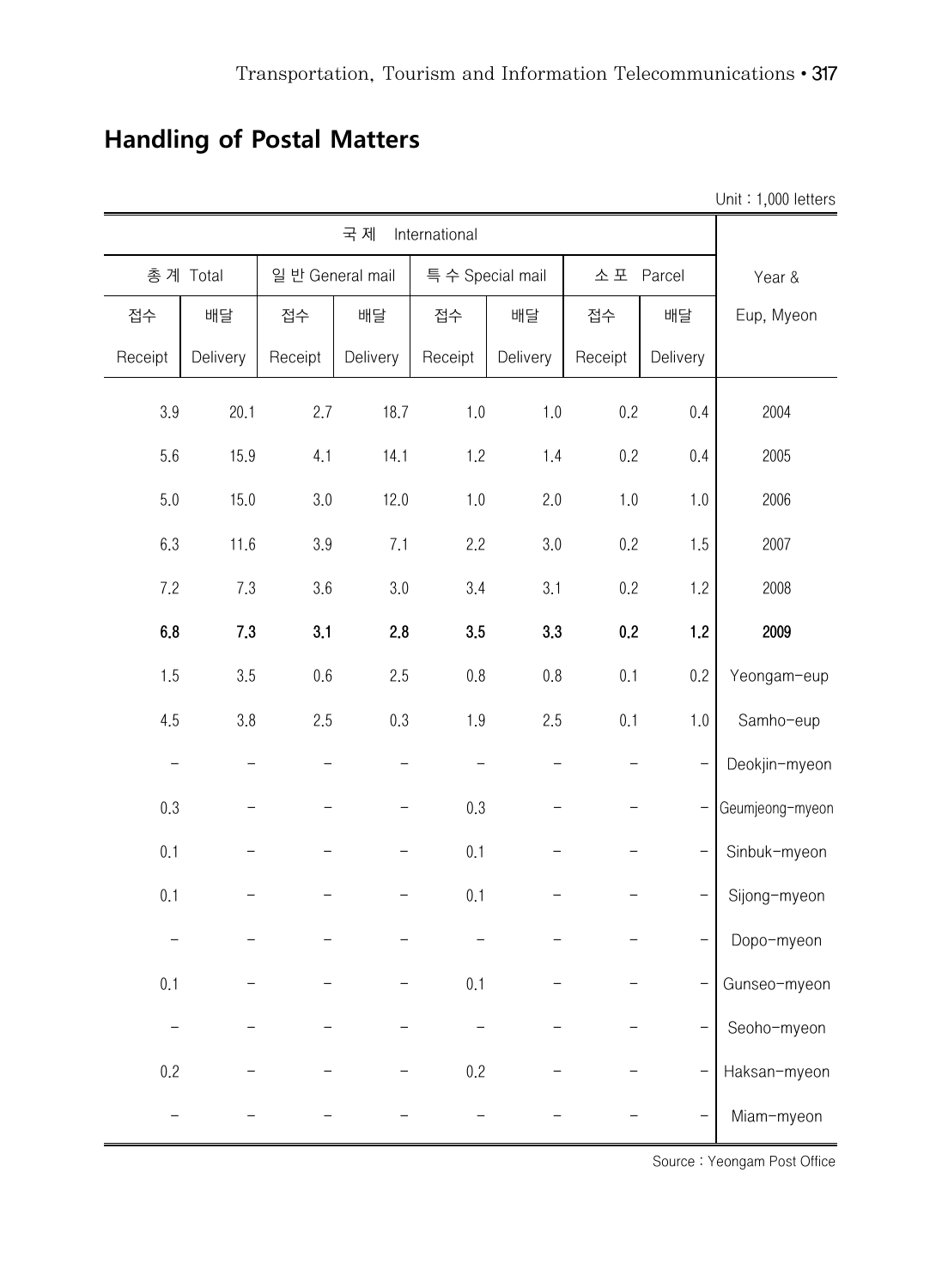### **10. 우 편 요 금 수 입**

단위 : 천원

|        |           | 계 Total       | 일 반 General mail |                |  |
|--------|-----------|---------------|------------------|----------------|--|
| 연<br>별 | 국 내       | 국 제           | 국 내              | 국 제            |  |
| 읍면별    |           |               |                  |                |  |
|        | Domestic  | International | Domestic         | International  |  |
| 2004   | 1,325,520 | 41,085        | 476,822          | 3,999          |  |
| 2005   | 1,278,020 | 67,654        | 434,316          | 5,482          |  |
| 2006   | 1,251,835 | 94,700        | 482,898          | 4,623          |  |
| 2007   | 1,373,368 | 118,236       | 483,775          | 5,823          |  |
| 2008   | 1,537,642 | 203,565       | 547,811          | 5,363          |  |
| 2009   | 1,535,294 | 274,035       | 550,331          | 4,631          |  |
| 영암읍    | 533,322   | 95,689        | 186,153          | 975            |  |
| 삼호읍    | 186,901   | 102,470       | 41,360           | 3,428          |  |
| 덕진면    | 112,379   | 1,116         | 59,326           | $\overline{I}$ |  |
| 금정면    | 96,563    | 34,410        | 46,104           | 16             |  |
| 신북면    | 61,113    | 12,903        | 16,979           | 44             |  |
| 시종면    | 68,343    | 5,940         | 27,106           | 59             |  |
| 도포면    | 101,901   | 1,287         | 49,218           | 44             |  |
| 군서면    | 94,706    | 5,058         | 16,405           | 15             |  |
| 서호면    | 102,161   | 1,801         | 42,863           | $\overline{4}$ |  |
| 학산면    | 69,618    | 11,744        | 29,347           | 39             |  |
| 미암면    | 108,287   | 1,617         | 35,470           |                |  |

자료 : 영암우체국